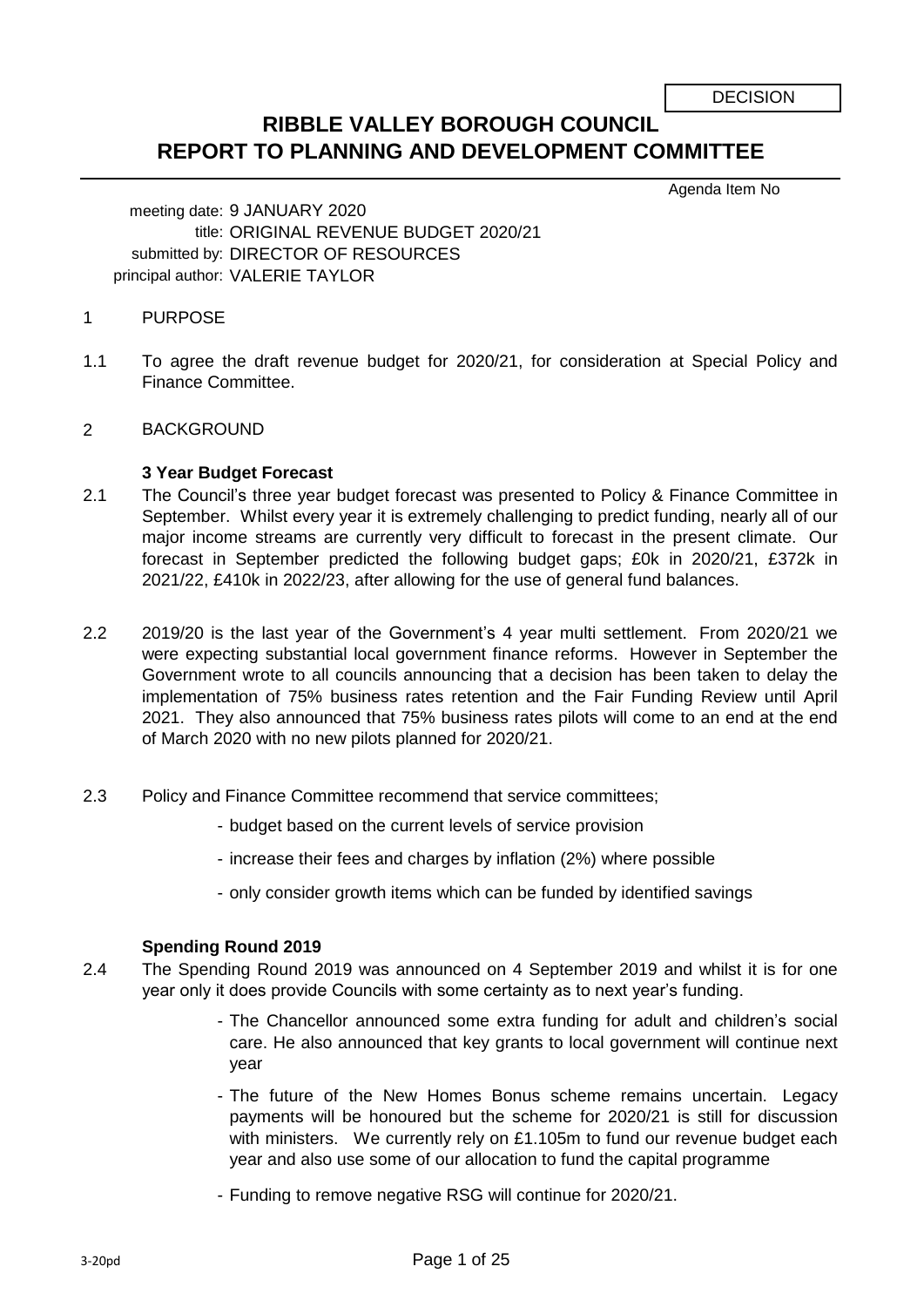- A 2% maximum council tax increase and a further 2% increase for Adult Social Care Precept for illustrative purposes. As is customary however, the government will consult on Council Tax Referendum Principles as part of the Local Government Finance Settlement.

#### **General Election**

- 2.5 The General Election has resulted in the announcement of the Provisional Local Government Finance Settlement being put back until after the election.
- 2.6 There is also considerable uncertainty with further Local Government Funding as all the major parties set out quite different spending priorities. Hopefully by the time of your meeting the position will be clearer.
- 2.7 Given all of these uncertainties the service committee budgets have been prepared based on the current level of service plus inflation. Where unavoidable service costs have arisen, these are highlighted.

#### 3 BUDGET PROCESS

- 3.1 Presented to committee for decision in October were the proposed fees and charges for 2020/21. The consequential impact of these approved fees and charges have been incorporated in to the service budgets shown within this report.
- 3.2 Following a great deal of in-depth service analysis and meetings with regard to this committees budgets by the council's accountants, budget holders, heads of service and management team, a proposed draft budget is now presented to members. This budget is agreed as that which best reflects the services of this committee for the next financial year.
- 3.3 When all committees have approved their detailed estimates the overall position will be considered by Budget Working Group.
- 3.4 The Budget Working Group will then make recommendations in order to produce a balanced budget for consideration at the Special meeting of Policy and Finance Committee. The final budget report will then be presented to Full Council, at which point the Council Tax for 2020/21 will also be approved.
- 4 2020/21 DRAFT REVENUE BUDGET
- 4.1 As far as your budget is concerned, the estimates have been prepared on the current levels of service, and they allow for pay increases at 3% and price increases at 2%.
- 4.2 Within this report the budget is shown in the same manner in which they are reviewed. Each costs centre within the report is shown individually. Behind each costs centre is a great deal more subjective level detailed budgets, but for the purposes of this report they are summarised in to the standard local government CIPFA Service Reporting Code of Practice basis.
	- **Employee Related**: this group includes the cost of employees, both direct and indirect to the council.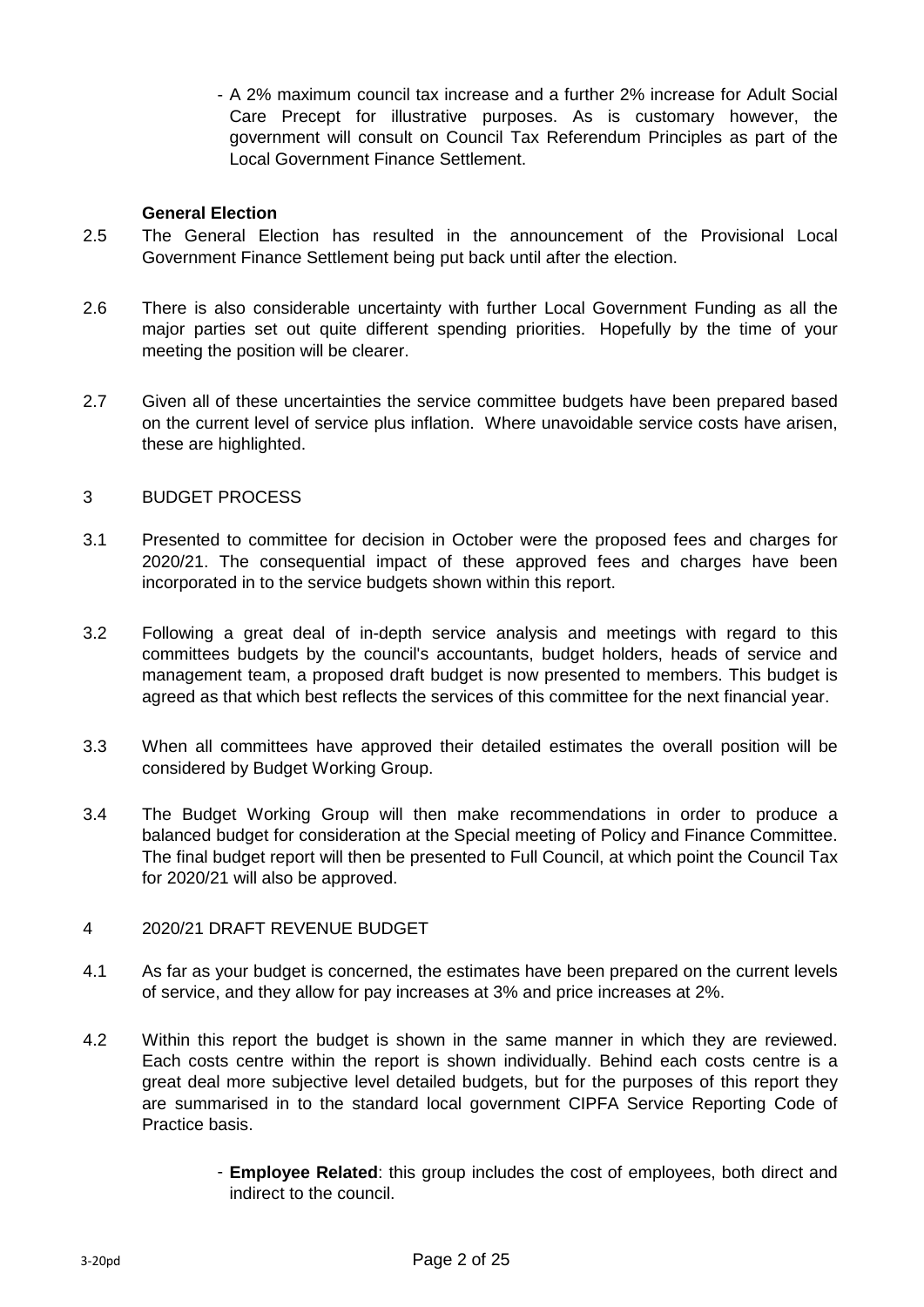- **Premises Related**: this group includes expenses directly related to the running of premises and land.
- **Transport Related**: this group includes all costs associated with the provision, hire or use of transport, including travelling allowances.
- **Supplies and Services**: this group includes all direct supplies and service expenses to the council.
- **Third Party Payments**: a third party payment is a payment to an external provider which is operating independently, in return for the provision of a service.
- **Transfer Payments**: this includes the cost of payments to individuals for which no goods or services are received in return by the local authority. A key item here would be the payment of housing benefits.
- **Support Services**: charges for services that support the provision of services to the public. At this council the main support service cost is the support from staff based at the council offices building and the building's associated cost.
- **Depreciation and Impairment**: this is the revenue impact of capital items shown in the service revenue accounts of the council.
- **Income**: this includes income from fees and charges, grants, donations and contributions. Also shown here is the associated 'income' to a support service from the redistribution of its costs to those providing services to the public
- 4.3 As you will see, the draft proposed budget for 2020/21 for each service area is also built up looking at a number of stages. The starting point is the base budget, being the Original Estimate for the current financial year. A summary of the various elements is given below.
	- **Original Estimate 2019/20**: This represents the base budget for the council and assumes no change in service level from that set for the previous year's original estimate.
	- **Savings**: Here any savings or additional income that is identified from past service experience or trends would be brought in to the budget to adjust the base budget.
	- **Inflation at 3% Pay and 2% Other**: The budget forecast allows for inflation on pay at 3% and prices at 2% (with some exceptions such as grants). This is where that general allowance for inflation is brought in to the individual budget areas.
	- **Variation to Standard Budgeted Inflation %**: Inevitably, as we undertake detailed work on the budget it becomes evident that there are some items of income or spend that experience a greater or lower level of inflation. This is where we adjusted for those differing levels of inflation. An example is energy costs.
	- **Unavoidable Changes to Service Costs**: This relates to changes to a service, for example where costs are demand driven.
	- **Support Services**: Any changes that relate to the recharging of support service costs are included in this column.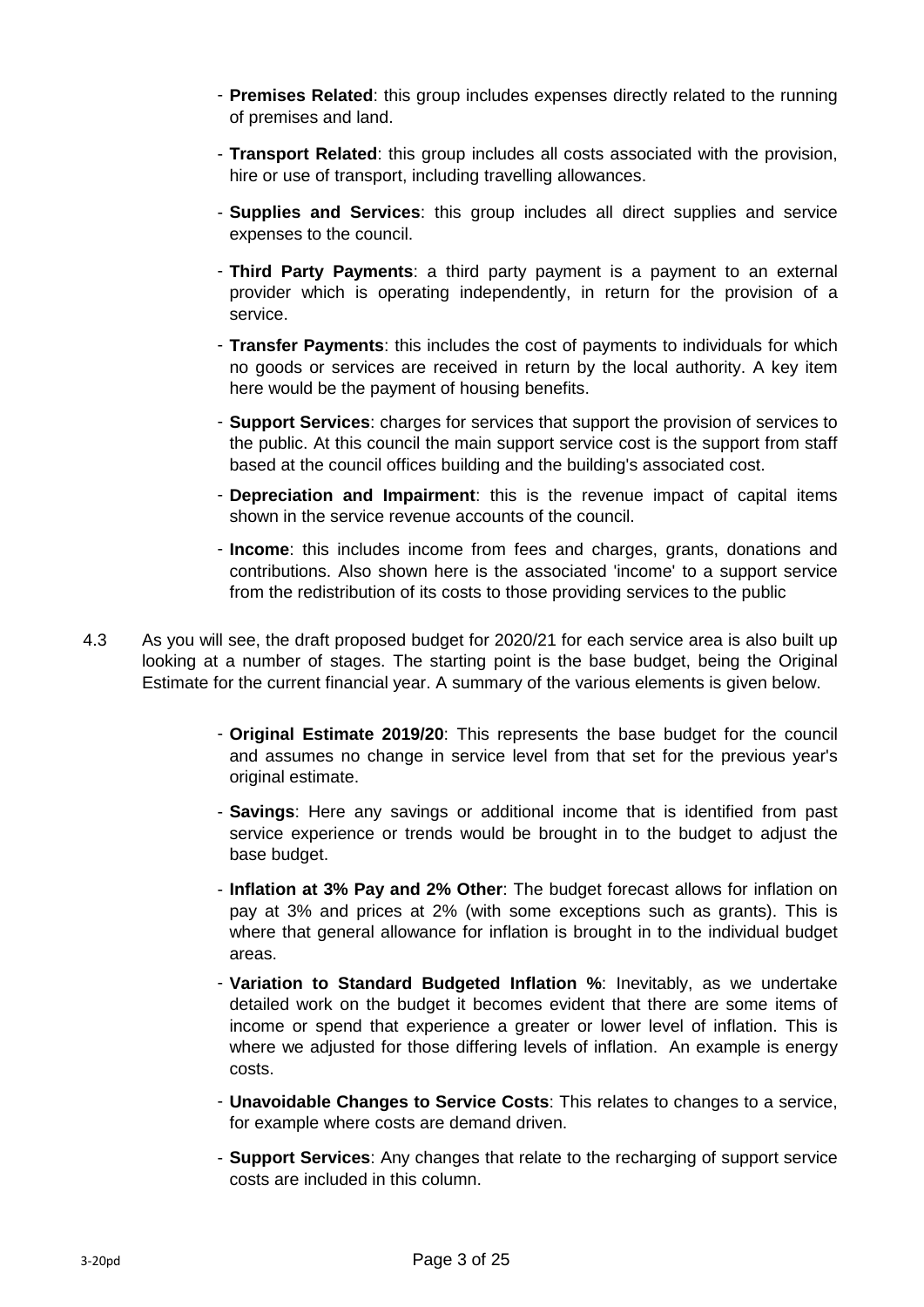- **Capital**: Any changes relating to depreciation and impairment are included in this column
- **DRAFT Original Estimate 2020/21:** The final column is the total of all preeceding columns and is constructed from the base budget and any necessary changes to the base that are needed. If approved this will then form the base budget in next year's budget process.
- 4.4 Detailed in the following section of the report are the individual budget areas under this committee. Shown are the movements from the 2019/20 Original Estimate, to the DRAFT Original Estimate for 2020/21. Comments are also provided on the main variances.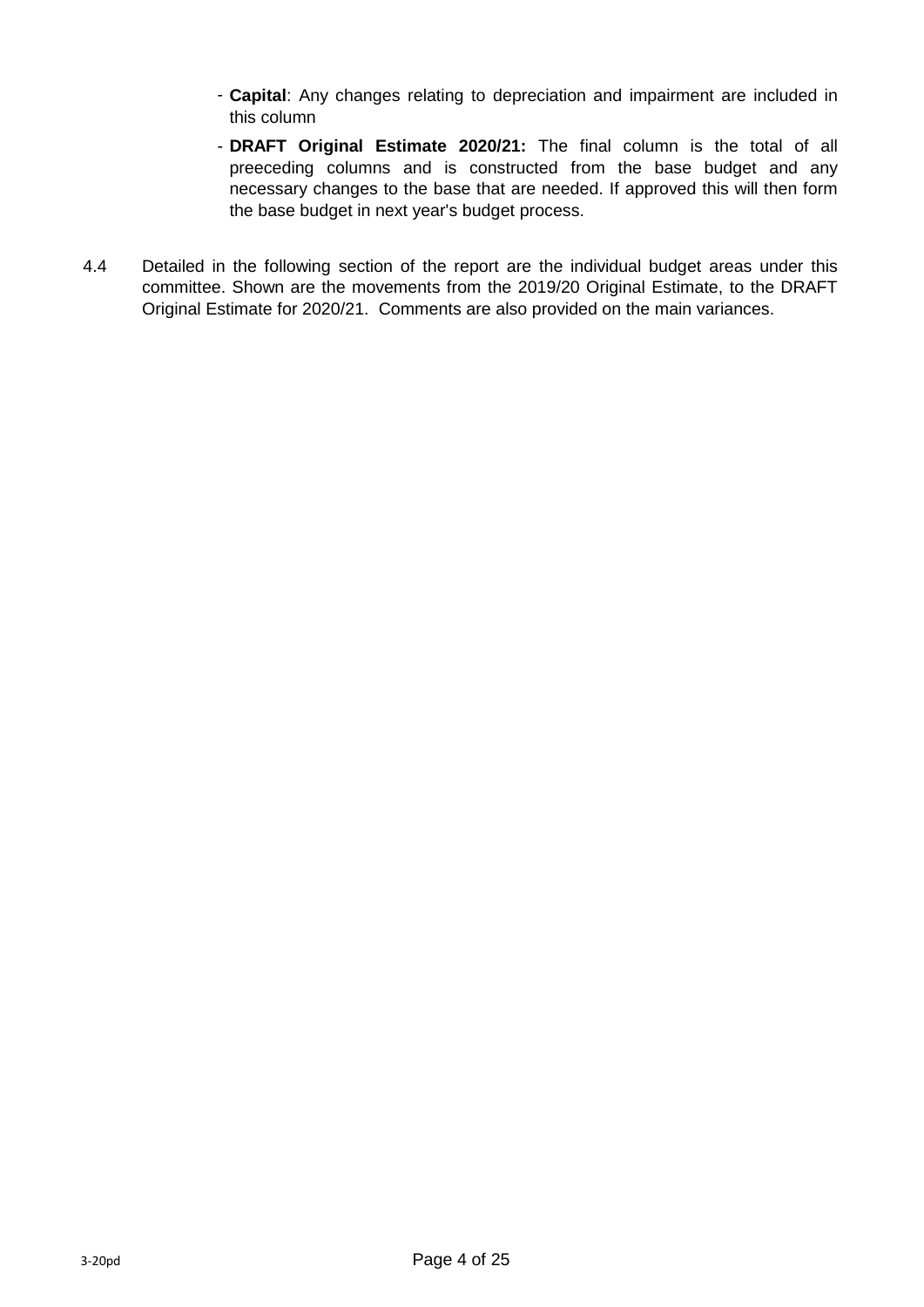#### 5 COMMITTEE SERVICE ESTIMATES

### 5.1 **Cost Centre and Description** AONBS: Area of Outstanding Natural Beauty

This relates to the cost of membership of National AONB Organisation and the annual contribution to the Joint Advisory Committee Partnership. This funding contributes to management work and specific projects.

|                             | Original<br><b>Estimate</b><br>2019/20 | <b>Savings</b> | Inflation at<br>$ 3\%$ Pay and $ $<br>2% Other | <b>Standard</b><br><b>Budgeted</b><br>Inflation % | Variation to   Unavoidable  <br><b>Changes to</b><br><b>Service</b><br><b>Costs</b> | <b>Support</b><br><b>Services</b> | <b>Capital</b> | <b>DRAFT</b><br>Original<br><b>Estimate</b><br>2020/21 |
|-----------------------------|----------------------------------------|----------------|------------------------------------------------|---------------------------------------------------|-------------------------------------------------------------------------------------|-----------------------------------|----------------|--------------------------------------------------------|
| <b>Third Party Payments</b> | 6,940                                  |                | 140                                            |                                                   |                                                                                     |                                   |                | 7,080                                                  |
| <b>Support Services</b>     | 8,590                                  |                |                                                |                                                   |                                                                                     | 50                                |                | 8,640                                                  |
| <b>Total Expenditure</b>    | 15,530                                 | 0              | <b>140</b>                                     | 0                                                 | 0                                                                                   | 50                                | 0              | 15,720                                                 |
| <b>Net Expenditure</b>      | 15,530                                 | <sup>0</sup>   | <b>140</b>                                     | 0                                                 | $\bf{0}$                                                                            | 50                                | $\bf{0}$       | 15,720                                                 |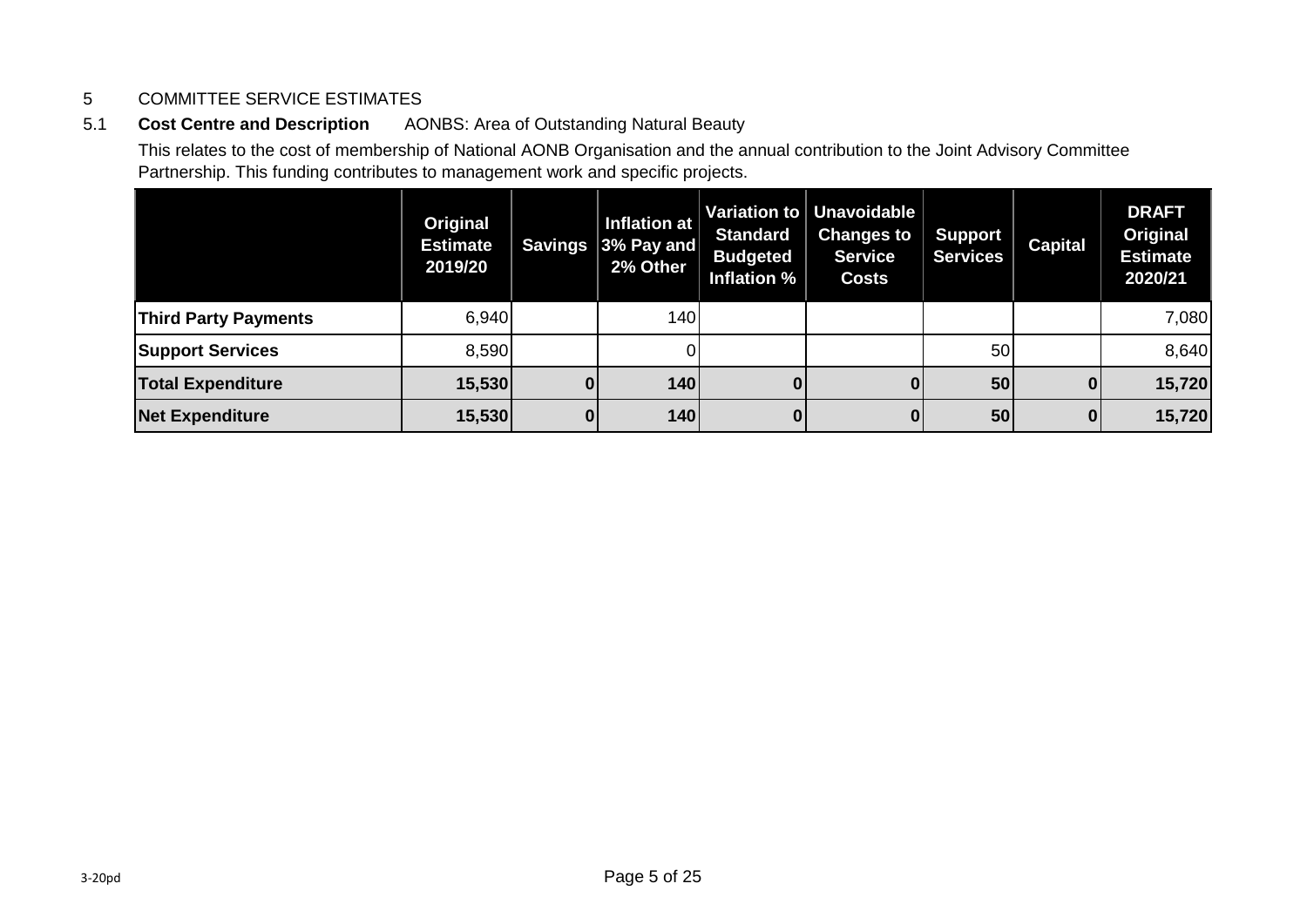#### 5.2 **Cost Centre and Description** BCFEE: Building Control Fee Earning

The expenditure shown under this cost centre results from administering those functions for which charges are to be made in accordance with the Charges Regulations. The charges relate only to the building regulations plan examination and site inspection function, including consideration of any enforcement action but not the service of notices under the provisions of the Building Act 1984.

|                                                            | Original<br><b>Estimate</b><br>2019/20 | <b>Savings</b> | <b>Inflation at</b><br>3% Pay and<br>2% Other | Variation to<br><b>Standard</b><br><b>Budgeted</b><br>Inflation % | <b>Unavoidable</b><br><b>Changes to</b><br><b>Service</b><br><b>Costs</b> | <b>Support</b><br><b>Services</b> | <b>Capital</b> | <b>DRAFT</b><br>Original<br><b>Estimate</b><br>2020/21 |
|------------------------------------------------------------|----------------------------------------|----------------|-----------------------------------------------|-------------------------------------------------------------------|---------------------------------------------------------------------------|-----------------------------------|----------------|--------------------------------------------------------|
| <b>Employee Related Expenditure</b>                        | 5,970                                  |                | <b>110</b>                                    |                                                                   |                                                                           |                                   |                | 6,080                                                  |
| <b>Transport Related Expenditure</b>                       | 7,920                                  |                | 150                                           |                                                                   | $-990$                                                                    |                                   |                | 7,080                                                  |
| <b>Supplies &amp; Services</b>                             | 11,850                                 |                | 240                                           |                                                                   | $-90$                                                                     |                                   |                | 12,000                                                 |
| <b>Support Services</b>                                    | 159,820                                |                |                                               |                                                                   |                                                                           | 2,330                             |                | 162,150                                                |
| <b>Total Expenditure</b>                                   | 185,560                                | $\mathbf{0}$   | <b>500</b>                                    | $\mathbf{0}$                                                      | $-1,080$                                                                  | 2,330                             | $\bf{0}$       | 187,310                                                |
| <b>Customer &amp; Client Receipts</b>                      | $-170,270$                             |                | $-3,410$                                      |                                                                   | 2,520                                                                     |                                   |                | $-171,160$                                             |
| <b>Total Income</b>                                        | $-170,270$                             | 0              | $-3,410$                                      | 0                                                                 | 2,520                                                                     | 0                                 | 01             | $-171,160$                                             |
| <b>Net Expenditure</b>                                     | 15,290                                 | 0              | $-2,910$                                      | 0                                                                 | 1,440                                                                     | 2,330                             | $\mathbf 0$    | 16,150                                                 |
| <b>Associated Movement in</b><br><b>Earmarked Reserves</b> | $-15,290$                              |                | 2,910                                         | 0                                                                 | $-1,440$                                                                  | $-2,330$                          |                | $-16,150$                                              |
| <b>Net After Earmarked Reserves</b>                        | 0                                      | $\mathbf{0}$   | $\bf{0}$                                      | $\mathbf{0}$                                                      | $\mathbf{0}$                                                              | $\bf{0}$                          | $\mathbf{0}$   | 0                                                      |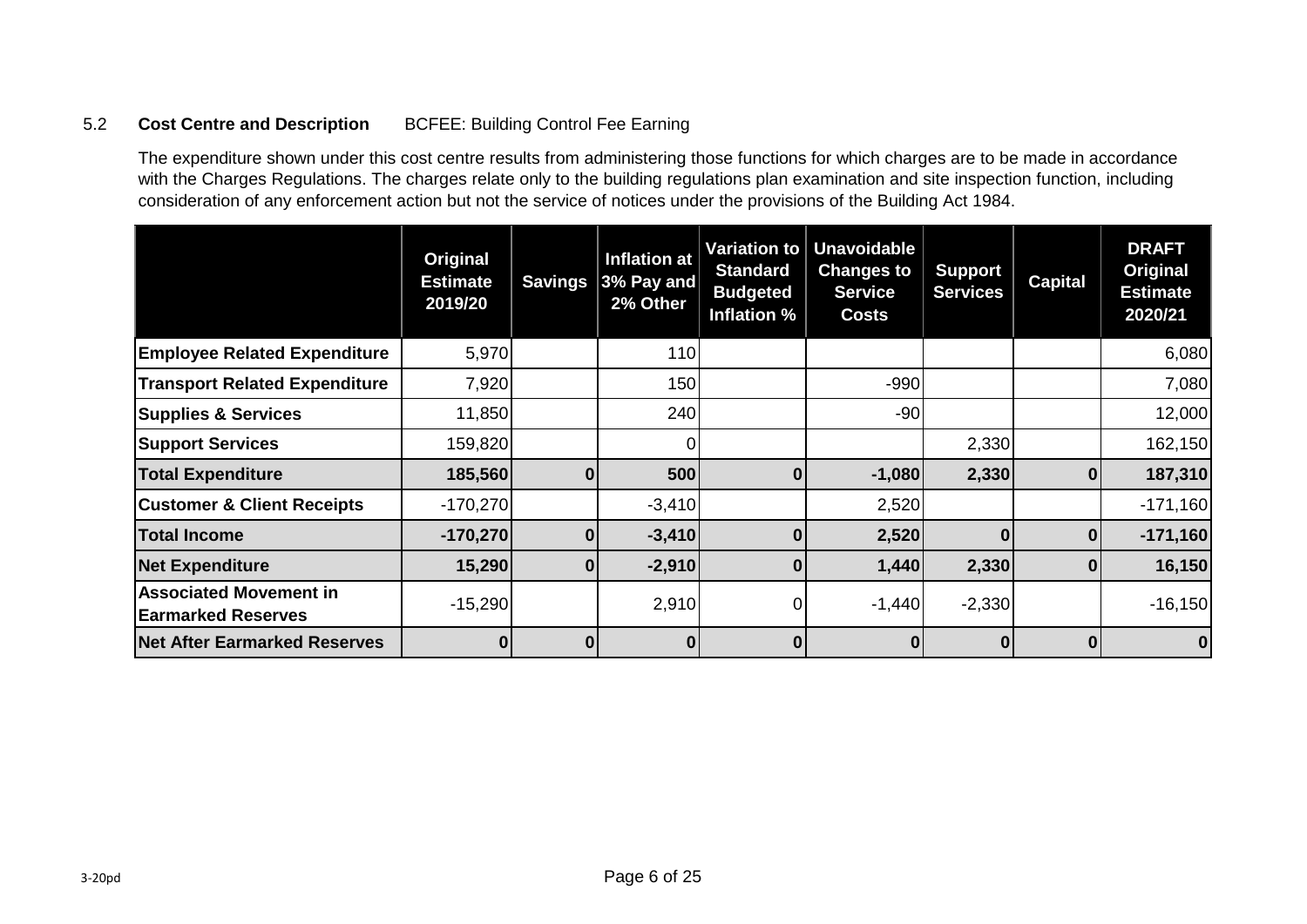#### **BCFEE: Building Control Fee Earning**

#### **Commentary on Substantial Budget Changes**

#### **Support Services:**

Net increase in support service costs due to changes in cost allocations from the ICT, Chief Executives, Resources and Economic Development and Planning Departments.

#### **Transport Related Expenditure:**

Reduction in car allowance costs resulting from reduced mileage claims.

#### **Customer & Client Receipts :**

The estimated income from building regulation fees is based on full year averages, incorporating income received to date at the point of the review and with adjustment for any inflationary increases. The resulting reduction in estimated income is shown as an unavoidable change to the service costs, and reflects current income trends.

#### **Movement in Earmarked Reserve**

The estimated net expenditure for 2020/21 is in deficit. This will be funded from the Building Regulation Reserve.

Any surplus or deficit on the ringfenced fee-earning element of the Building Control service must be accounted for in an earmarked reserve. Any surplus can then be used in future years/off-set against past deficits – or likewise any deficit must then be recovered in future years/offset against past surpluses. Over a number of years the reserve should breakeven. The forecast deficit position shown above is to be further reviewed by the Corporate Management Team over the coming months.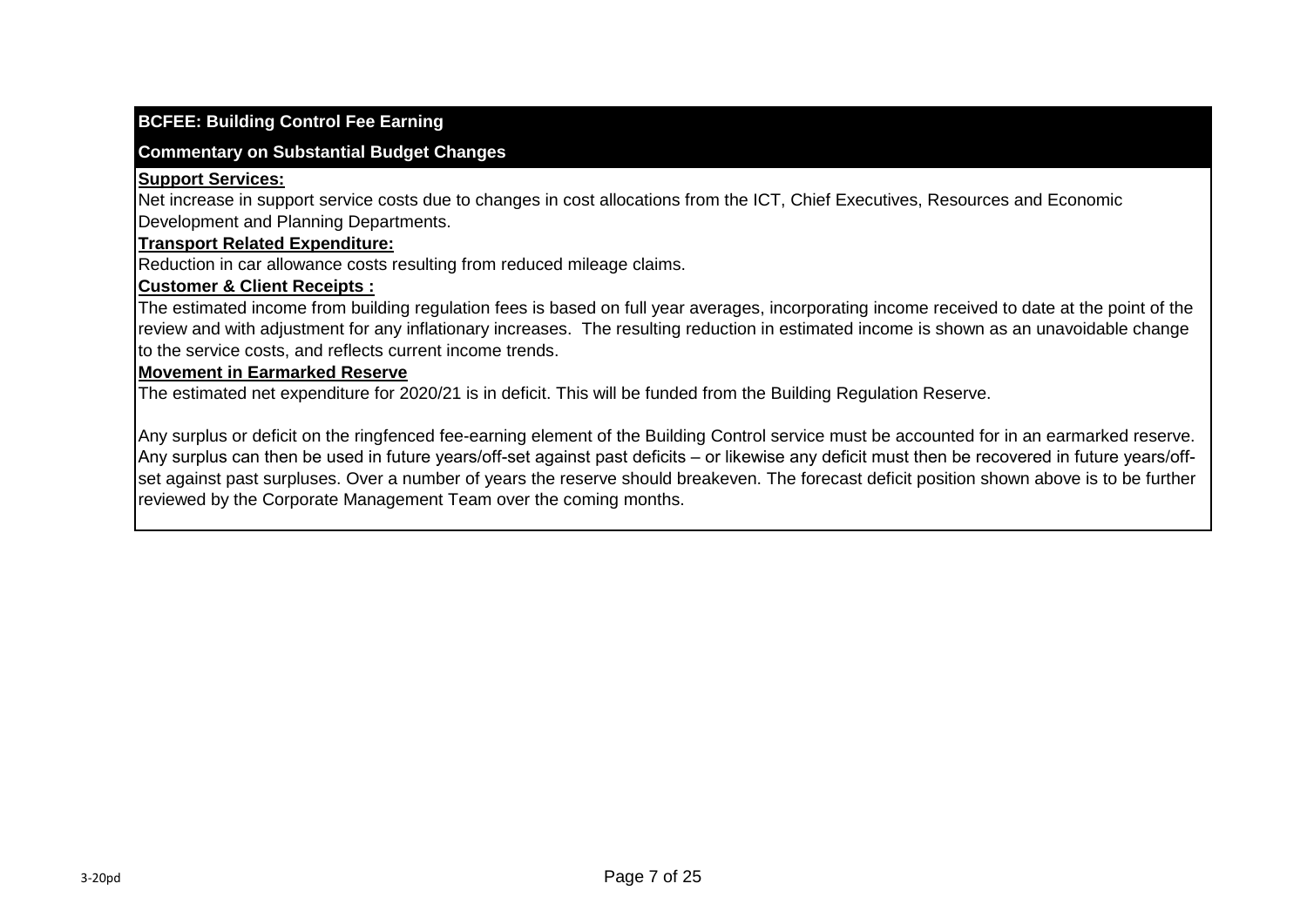#### 5.3 **Cost Centre and Description** BCNON: Building Control Non Fee Earning

Shown here is the balance of building control work for which a charge is not made (Non Fee Earning). These other activities can be roughly split into Statutory and critical Building Control functions, and include such items as Dealing with Dangerous Structures, administration of the Approved Inspectors Regulations and Building Control Enforcement work.

|                                       | Original<br><b>Estimate</b><br>2019/20 | <b>Savings</b> | Inflation at<br>$ 3\%$ Pay and<br>2% Other | <b>Standard</b><br><b>Budgeted</b><br>Inflation % | Variation to Unavoidable<br><b>Changes to</b><br><b>Service</b><br><b>Costs</b> | Support<br><b>Services</b> | <b>Capital</b> | <b>DRAFT</b><br>Original<br><b>Estimate</b><br>2020/21 |
|---------------------------------------|----------------------------------------|----------------|--------------------------------------------|---------------------------------------------------|---------------------------------------------------------------------------------|----------------------------|----------------|--------------------------------------------------------|
| <b>Transport Related Expenditure</b>  | 4,650                                  |                | 90                                         |                                                   | $-1,410$                                                                        |                            |                | 3,330                                                  |
| <b>Supplies &amp; Services</b>        | 3,430                                  |                | 70                                         |                                                   |                                                                                 |                            |                | 3,500                                                  |
| <b>Support Services</b>               | 63,550                                 |                |                                            |                                                   |                                                                                 | 270                        |                | 63,820                                                 |
| <b>Total Expenditure</b>              | 71,630                                 |                | 160                                        | 0                                                 | $-1,410$                                                                        | 270                        | $\mathbf{0}$   | 70,650                                                 |
| <b>Customer &amp; Client Receipts</b> | $-1,380$                               |                | $-30$                                      |                                                   |                                                                                 |                            |                | $-1,410$                                               |
| <b>Net Expenditure</b>                | 70,250                                 |                | 130                                        |                                                   | $-1,410$                                                                        | 270                        | 0              | 69,240                                                 |

#### **BCNON: Building Control Non Fee Earning**

#### **Commentary on Substantial Budget Changes**

#### **Transport Related Expenditure:**

Reduction in car allowance costs resulting from reduced mileage claims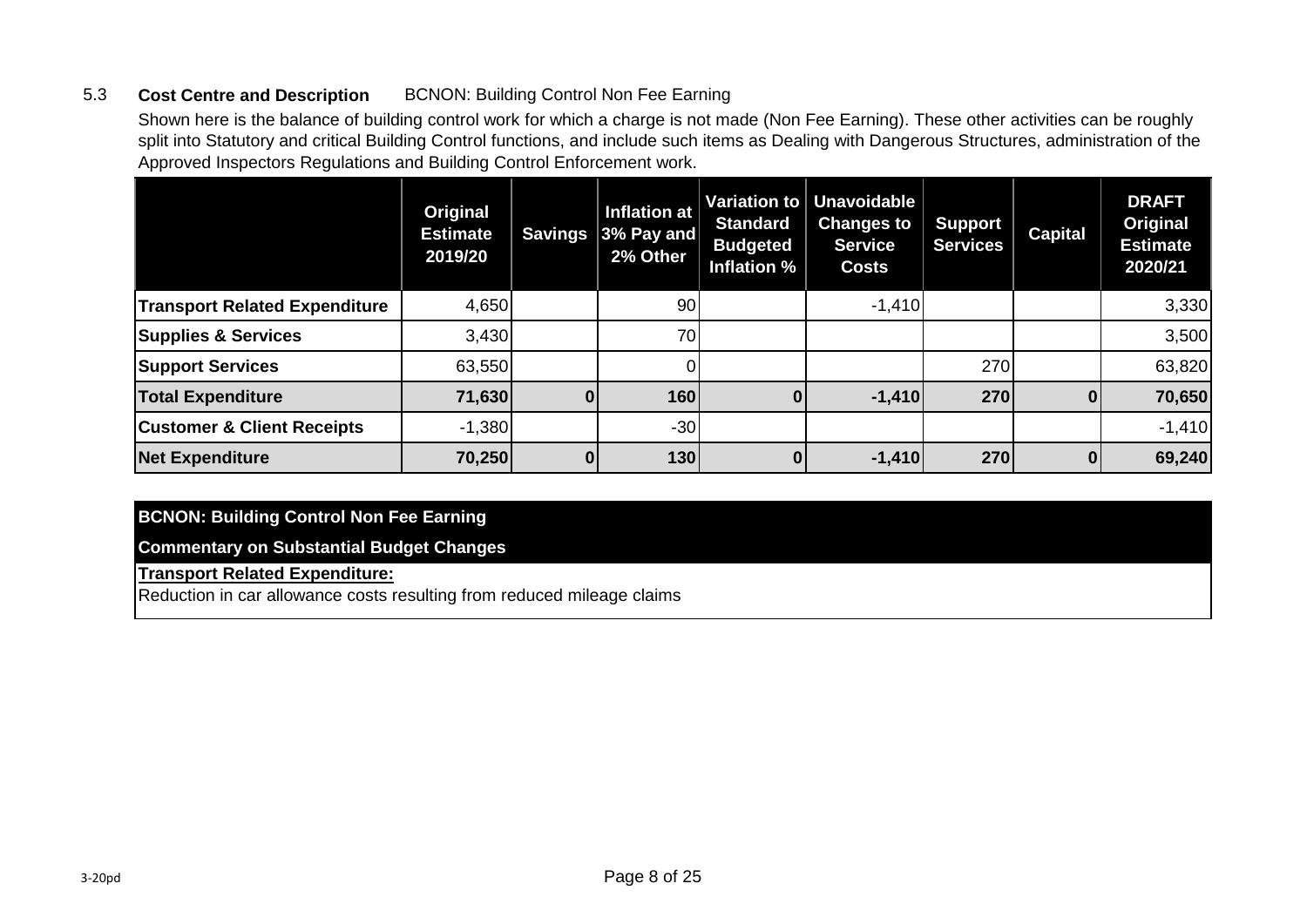#### 5.4 **Cost Centre and Description** BCSAP: Building Control SAP Fees

SAP (Standard Assessment Procedure) Calculations - estimating energy performance of buildings - are a requirement of the Building Regulations, and are required for all newly built dwellings in the UK. A SAP Rating has been required for all new homes under Part L of the building regulations since 1995. This cost centre shows officer time involved in doing this, and income received from fees and charges levied.

|                                       | Original<br><b>Estimate</b><br>2019/20 | <b>Savings</b> | Inflation at<br>$3%$ Pay and<br>2% Other | <b>Standard</b><br><b>Budgeted</b><br>Inflation % | Variation to Unavoidable<br><b>Changes to</b><br><b>Service</b><br><b>Costs</b> | <b>Support</b><br><b>Services</b> | <b>Capital</b> | <b>DRAFT</b><br>Original<br><b>Estimate</b><br>2020/21 |
|---------------------------------------|----------------------------------------|----------------|------------------------------------------|---------------------------------------------------|---------------------------------------------------------------------------------|-----------------------------------|----------------|--------------------------------------------------------|
| <b>Employee Related Expenditure</b>   | 590                                    |                | 10 <sup>1</sup>                          |                                                   | $-600$                                                                          |                                   |                | 01                                                     |
| <b>Supplies &amp; Services</b>        | 300                                    |                | 10 <sub>1</sub>                          |                                                   | $-310$                                                                          |                                   |                | 01                                                     |
| <b>Total Expenditure</b>              | 890                                    | 0              | 20                                       |                                                   | $-910$                                                                          | o                                 |                | $\bf{0}$                                               |
| <b>Customer &amp; Client Receipts</b> | $-1,300$                               |                | $-30$                                    |                                                   | 1,330                                                                           |                                   |                | ΟI                                                     |
| <b>Total Income</b>                   | $-1,300$                               |                | $-30$                                    |                                                   | 1,330                                                                           |                                   |                | $\bf{0}$                                               |
| <b>Net Expenditure</b>                | $-410$                                 |                | $-10$                                    |                                                   | 420                                                                             |                                   |                | $\bf{0}$                                               |

#### **BCSAP: Building Control SAP Fees**

**Commentary on Substantial Budget Changes**

SAP surveys are no longer being undertaken by the Building Control section resulting in a net reduction to income for the Origainl Estimate 2020/21 of £410.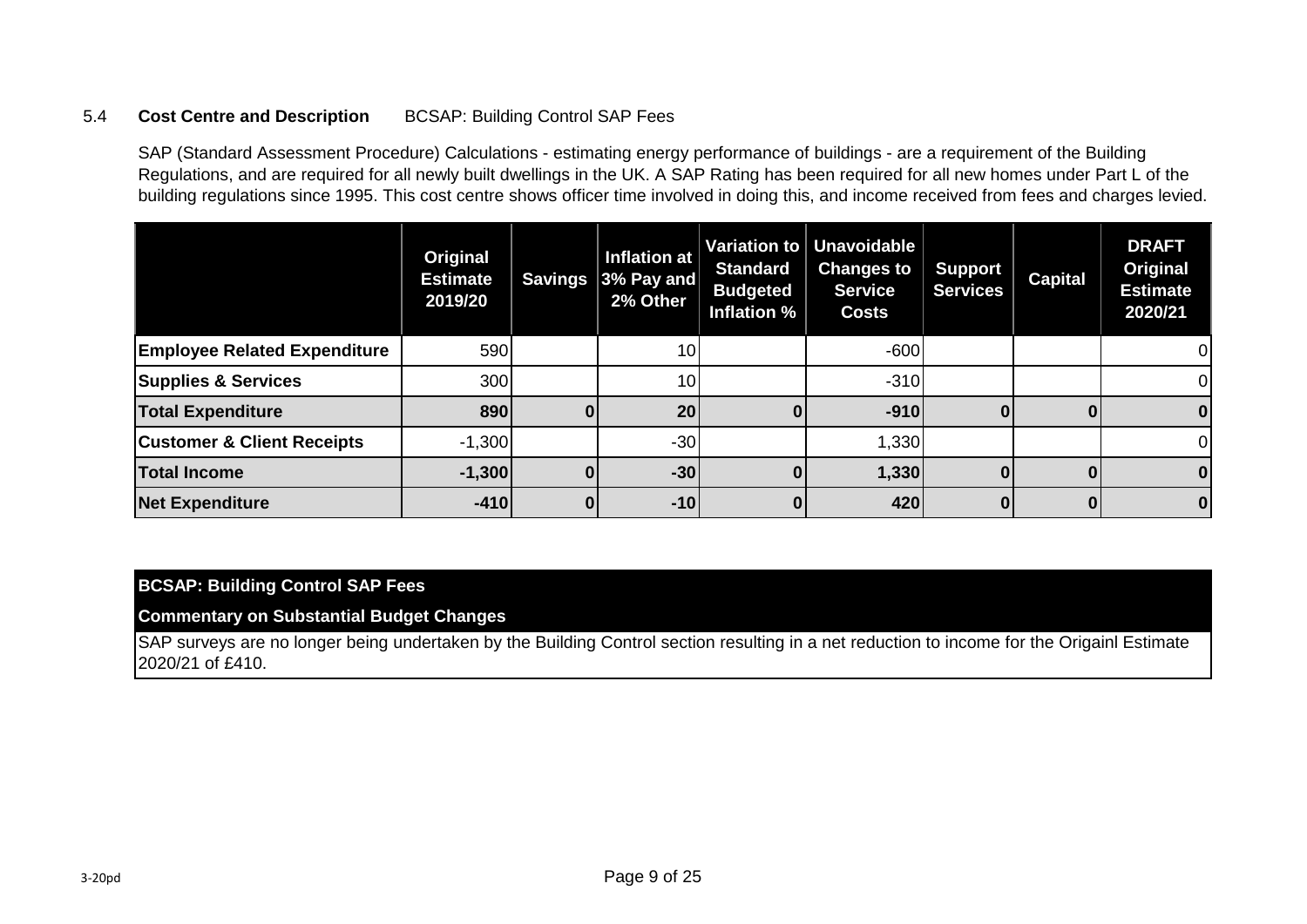#### 5.5 **Cost Centre and Description** CINTR: Clitheroe Integrated Transport Scheme

The council makes a small contribution to the running costs of the County Council's bus and rail interchange in Clitheroe.

|                             | Original<br><b>Estimate</b><br>2019/20 | <b>Savings</b> | Inflation at<br>$ 3\%$ Pay and<br>2% Other | <b>Standard</b><br><b>Budgeted</b><br>Inflation % | Variation to   Unavoidable  <br><b>Changes to</b><br><b>Service</b><br><b>Costs</b> | <b>Support</b><br><b>Services</b> | <b>Capital</b> | <b>DRAFT</b><br>Original<br><b>Estimate</b><br>2020/21 |
|-----------------------------|----------------------------------------|----------------|--------------------------------------------|---------------------------------------------------|-------------------------------------------------------------------------------------|-----------------------------------|----------------|--------------------------------------------------------|
| <b>Transfer Payments</b>    | 5,250                                  |                | 90                                         |                                                   |                                                                                     |                                   |                | 5,340                                                  |
| <b>Support Services</b>     | 820                                    |                |                                            |                                                   |                                                                                     | 20                                |                | 840                                                    |
| Depreciation and Impairment | 1,180                                  |                |                                            |                                                   |                                                                                     |                                   |                | 1,180                                                  |
| <b>Total Expenditure</b>    | 7,250                                  |                | 90                                         |                                                   |                                                                                     | 20                                |                | 7,360                                                  |
| <b>Net Expenditure</b>      | 7,250                                  |                | 90 <sub>l</sub>                            |                                                   |                                                                                     | 20                                |                | 7,360                                                  |

#### 5.6 Cost Centre and Description CONSV: Conservation Areas

Support funding for biodiversity, conservation and environmental community projects.

|                          | Original<br><b>Estimate</b><br>2019/20 | Inflation at<br>Savings 3% Pay and<br>2% Other | <b>Standard</b><br><b>Budgeted</b><br>Inflation % | <b>Variation to Unavoidable</b><br><b>Changes to</b><br><b>Service</b><br><b>Costs</b> | <b>Support</b><br><b>Services</b> | <b>Capital</b> | <b>DRAFT</b><br>Original<br><b>Estimate</b><br>2020/21 |
|--------------------------|----------------------------------------|------------------------------------------------|---------------------------------------------------|----------------------------------------------------------------------------------------|-----------------------------------|----------------|--------------------------------------------------------|
| <b>Support Services</b>  | 8,400                                  |                                                |                                                   |                                                                                        | <b>110</b>                        |                | 8,510                                                  |
| <b>Total Expenditure</b> | 8,400                                  |                                                |                                                   |                                                                                        | <b>110</b>                        |                | 8,510                                                  |
| <b>Net Expenditure</b>   | 8,400                                  |                                                |                                                   |                                                                                        | <b>110</b>                        |                | 8,510                                                  |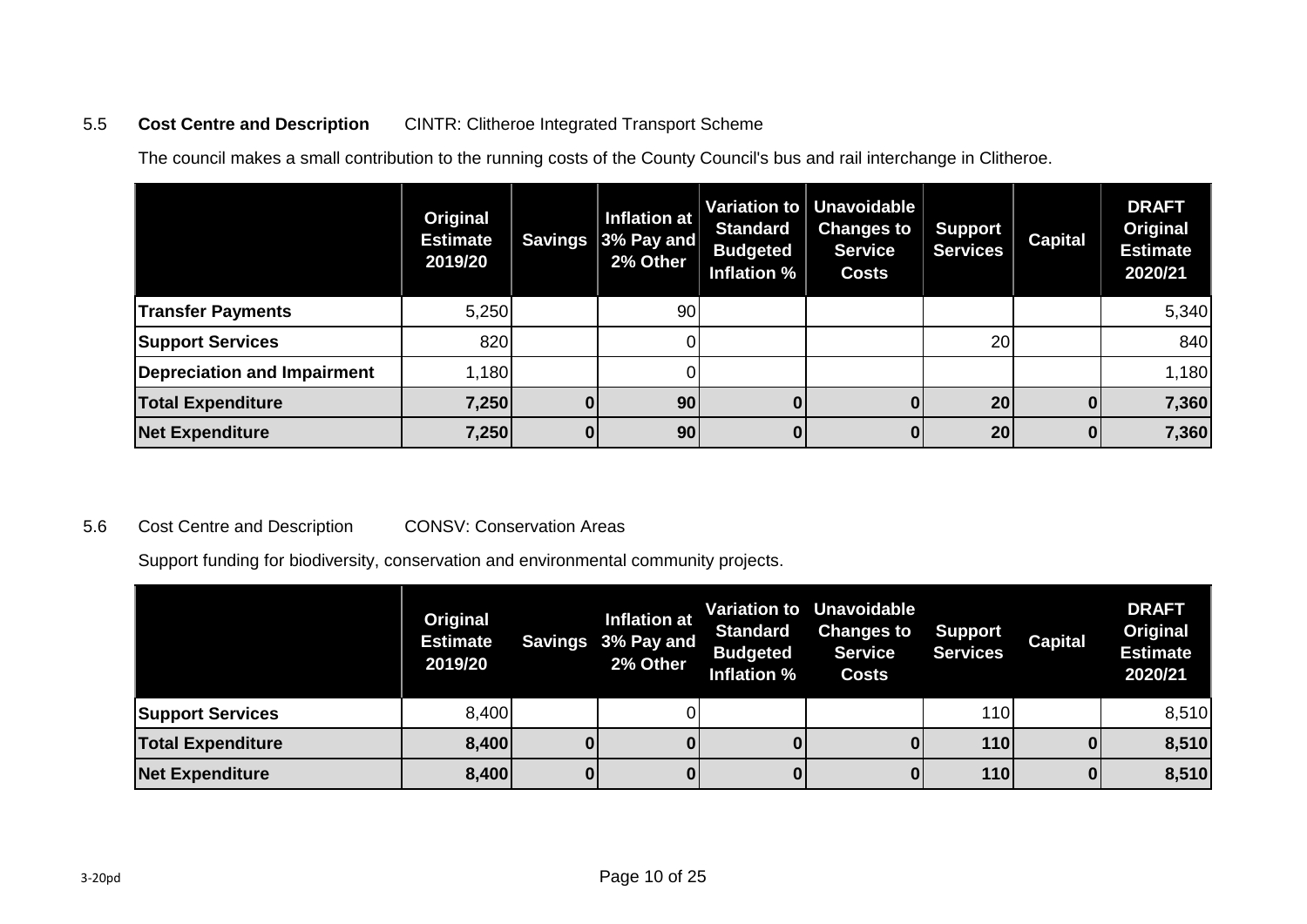#### 5.7 **Cost Centre and Description** COUNT: Countryside Management

The Council supports the work of conservation, access and recreation in the natural greenspace and countryside sector. Funding is also given from this cost centre to support third party organisations in the furtherance of our own aims and objectives.

|                                     | Original<br><b>Estimate</b><br>2019/20 | <b>Savings</b> | Inflation at<br>$ 3\%$ Pay and<br>2% Other | Variation to<br><b>Standard</b><br><b>Budgeted</b><br>Inflation % | Unavoidable  <br><b>Changes to</b><br><b>Service</b><br><b>Costs</b> | <b>Support</b><br><b>Services</b> | <b>Capital</b> | <b>DRAFT</b><br>Original<br><b>Estimate</b><br>2020/21 |
|-------------------------------------|----------------------------------------|----------------|--------------------------------------------|-------------------------------------------------------------------|----------------------------------------------------------------------|-----------------------------------|----------------|--------------------------------------------------------|
| <b>Premises Related Expenditure</b> | 8,800                                  |                | <b>180</b>                                 |                                                                   |                                                                      |                                   |                | 8,980                                                  |
| <b>Supplies &amp; Services</b>      | 1,020                                  |                | 20                                         |                                                                   |                                                                      |                                   |                | 1,040                                                  |
| <b>Transfer Payments</b>            | 13,300                                 |                | <b>270</b>                                 |                                                                   |                                                                      |                                   |                | 13,570                                                 |
| <b>Support Services</b>             | 28,870                                 |                |                                            |                                                                   |                                                                      | 590                               |                | 29,460                                                 |
| <b>Total Expenditure</b>            | 51,990                                 |                | 470                                        | 0                                                                 |                                                                      | 590                               | 0              | 53,050                                                 |
| <b>Net Expenditure</b>              | 51,990                                 |                | 470                                        | $\mathbf{0}$                                                      |                                                                      | 590                               | 0              | 53,050                                                 |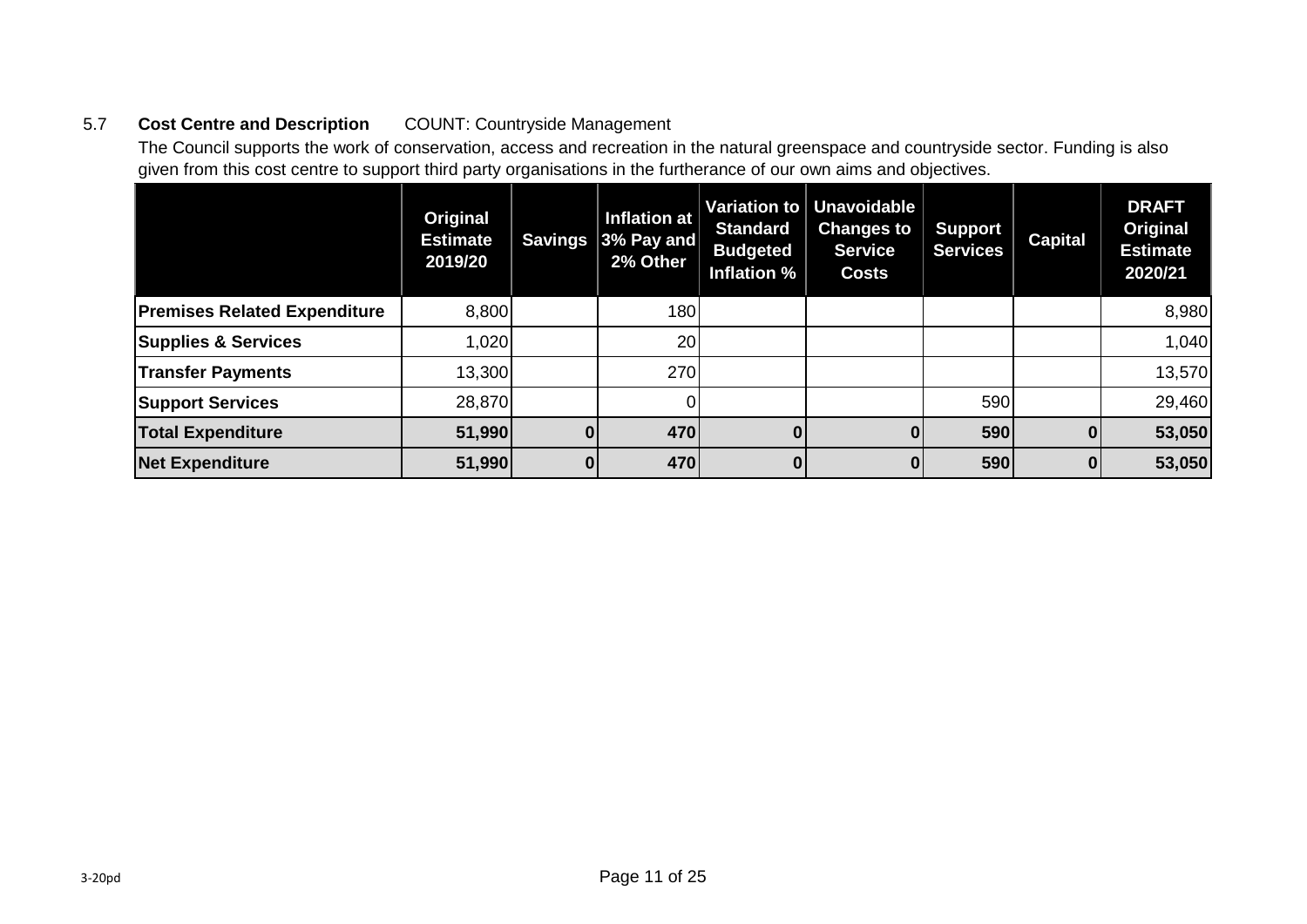# 5.8 **Cost Centre and Description** ECPLA: Economic Development and Planning Dept

This departmental cost centre holds the cost of the Regeneration & Housing Section and the Planning Section.

|                                      | Original<br><b>Estimate</b><br>2019/20 | <b>Savings</b> | <b>Inflation at</b><br>$ 3\%$ Pay and $ $<br>2% Other | Variation to<br><b>Standard</b><br><b>Budgeted</b><br><b>Inflation %</b> | <b>Unavoidable</b><br><b>Changes to</b><br><b>Service</b><br><b>Costs</b> | <b>Support</b><br><b>Services</b> | <b>Capital</b> | <b>DRAFT</b><br>Original<br><b>Estimate</b><br>2020/21 |
|--------------------------------------|----------------------------------------|----------------|-------------------------------------------------------|--------------------------------------------------------------------------|---------------------------------------------------------------------------|-----------------------------------|----------------|--------------------------------------------------------|
| <b>Employee Related Expenditure</b>  | 935,800                                |                | 27,930                                                | $-45,320$                                                                | 100                                                                       |                                   |                | 918,510                                                |
| <b>Transport Related Expenditure</b> | 20,270                                 |                | 400                                                   |                                                                          | $-390$                                                                    |                                   |                | 20,280                                                 |
| <b>Supplies &amp; Services</b>       | 21,430                                 |                | 430                                                   | 670                                                                      | 60                                                                        |                                   |                | 22,590                                                 |
| <b>Support Services</b>              | 164,240                                |                |                                                       |                                                                          |                                                                           | 8,210                             |                | 172,450                                                |
| <b>Total Expenditure</b>             | 1,141,740                              | $\mathbf{0}$   | 28,760                                                | $-44,650$                                                                | $-230$                                                                    | 8,210                             | $\mathbf 0$    | 1,133,830                                              |
| <b>Departmental Recharges</b>        | $-1,141,740$                           |                |                                                       |                                                                          |                                                                           | 7,910                             |                | $-1,133,830$                                           |
| <b>Total Income</b>                  | $-1,141,740$                           |                |                                                       | $\mathbf{0}$                                                             | 0                                                                         | 7,910                             | $\bf{0}$       | $-1,133,830$                                           |
| <b>Net Expenditure</b>               |                                        | $\mathbf{0}$   | 28,760                                                | $-44,650$                                                                | $-230$                                                                    | 16,120                            | 0              | 0                                                      |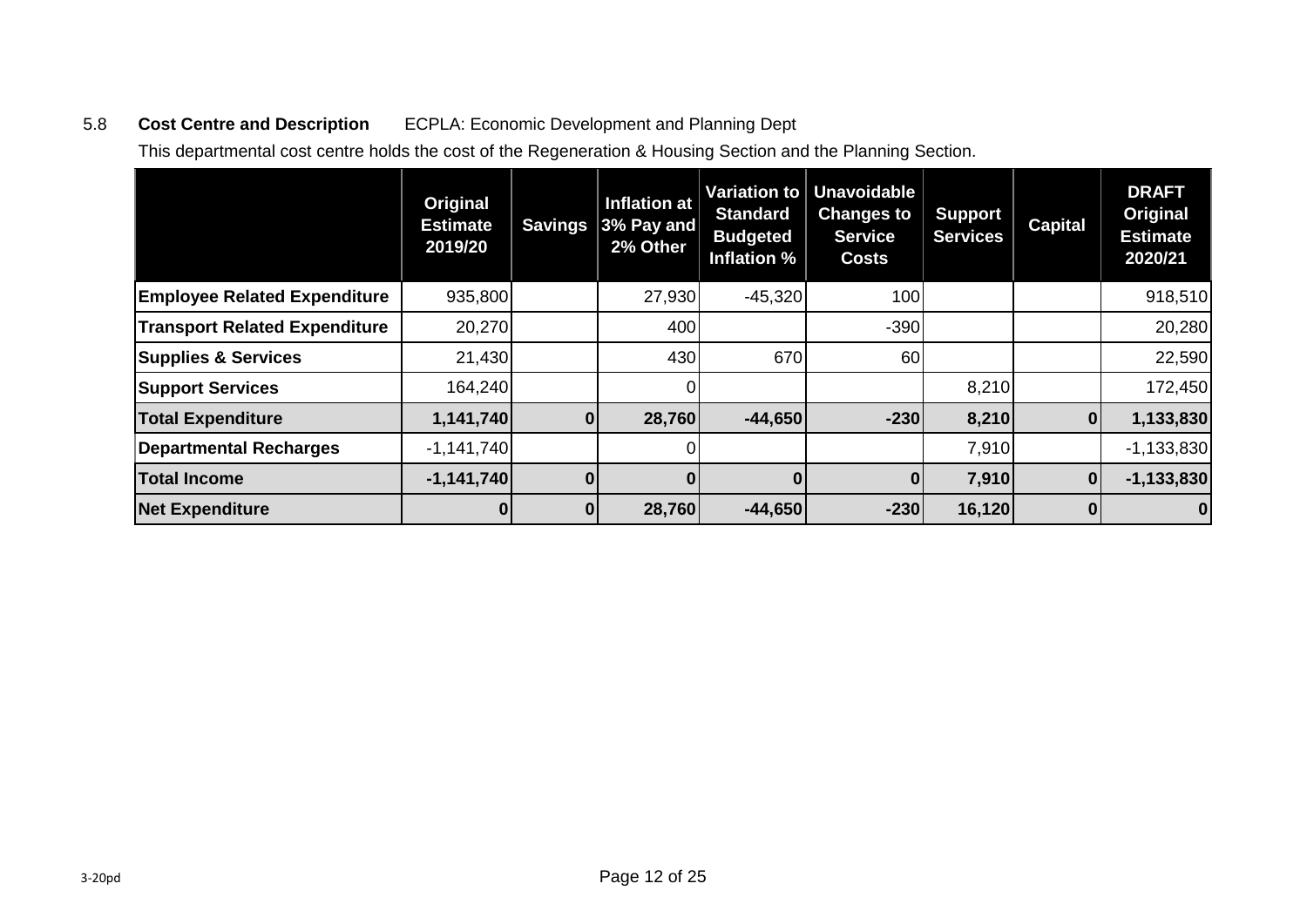#### **ECPLA: Economic Development and Planning Dept**

#### **Commentary on Substantial Budget Changes**

#### **Employee Related Expenditure:**

The **-£45k** reduction under variation to standard budgeted inflation is made up of several elements:

- A decrease to the employee salary estimate of **-£14k** due to the cessation of a temporary increase in hours and an estimate that assumes that replacements for vacant posts will be recruited to commence employment with the council at the lowest paypoint for that position;

- An actuarial valuation has increased the employers superannuation contribution from 16.5% to 18.7% of pensionable salary with effect from 1st April 2020. This increased cost has been partly offset by lower take up of the scheme than was allowed for in the base budget at the time of the review (**£4k** net increase);

As part of the pension contributions there has historically also been payment towards the recovery of the deficit on the pension scheme. However, the latest actuarial valuation has indicated a surplus position for this council and has resulted in a switch from additional contributions to the pension scheme, to the council now receiving a share of the surplus indicated in the last actuarial valuation. This has resulted in a variance of **-£35k** for this department.

#### **Support Services:**

Net increase in support service costs due to changes in cost allocations from council premises and the ICT, Chief Executives and Resources Departments.

#### **Departmental Recharges:**

A reduction to the estimated net cost of the department for 2020/21 in turn decreases the recharges out to other service areas.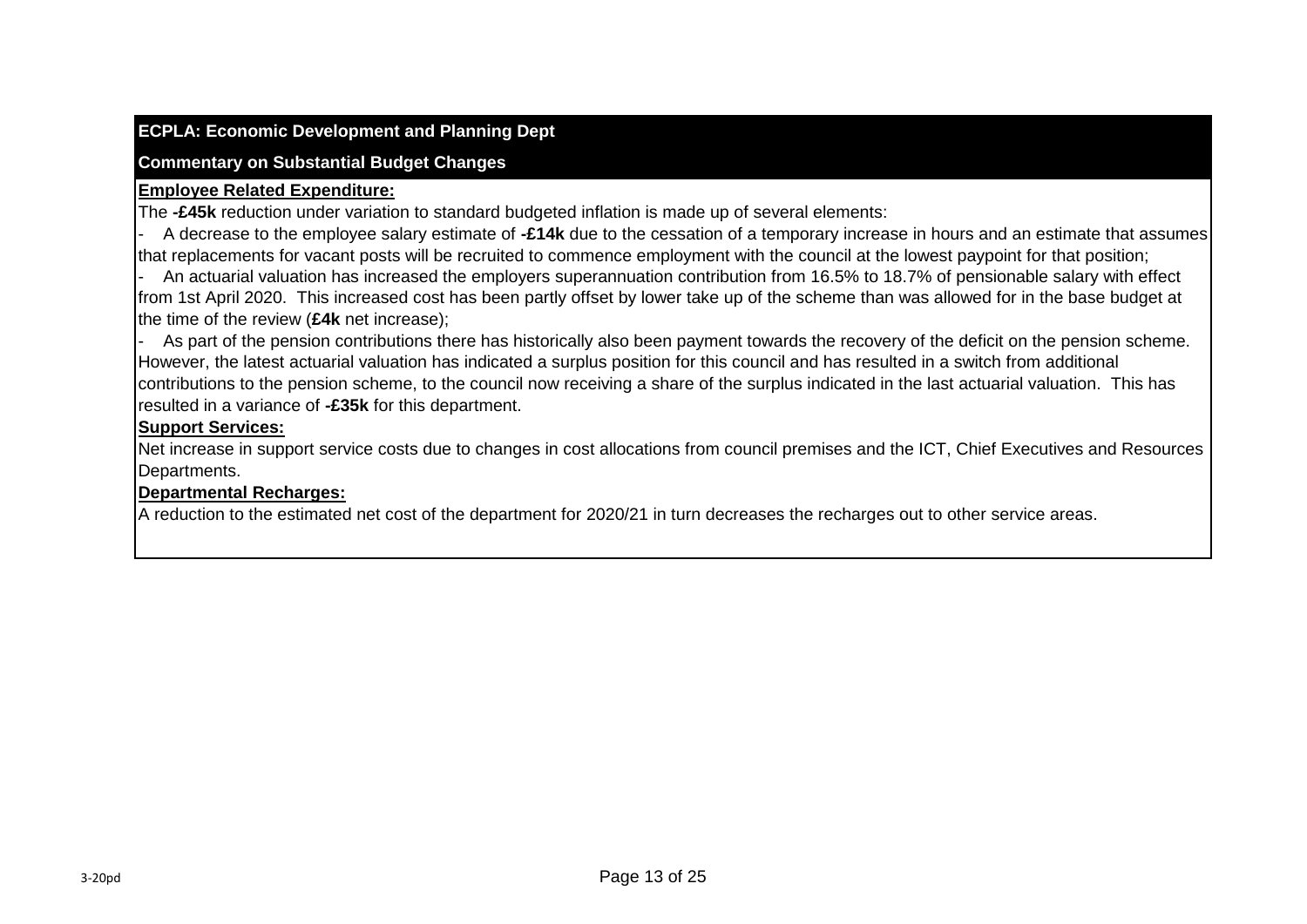#### 5.9 **Cost Centre and Description** LDEVE: Housing and Economic Development (DPD)

Local Planning Authorities are required to produce a Local Development Scheme that explains the approach and timetable for policy preparation. The scheme will be used to monitor the Councils progress, and is intended to help manage workloads, resource requirements and to give the public and other interested parties greater opportunity for involvement in the policy process. The costs here are in relation to the production of the Local Plan (Allocations HED DPD). These costs are funded from monies previously set aside in an earmarked reserve for this purpose.

|                                                            | Original<br><b>Estimate</b><br>2019/20 | <b>Savings</b> | <b>Inflation at</b><br>$3%$ Pay and<br>2% Other | Variation to<br><b>Standard</b><br><b>Budgeted</b><br>Inflation % | Unavoidable<br><b>Changes to</b><br><b>Service</b><br><b>Costs</b> | <b>Support</b><br><b>Services</b> | <b>Capital</b> | <b>DRAFT</b><br>Original<br><b>Estimate</b><br>2020/21 |
|------------------------------------------------------------|----------------------------------------|----------------|-------------------------------------------------|-------------------------------------------------------------------|--------------------------------------------------------------------|-----------------------------------|----------------|--------------------------------------------------------|
| <b>Supplies &amp; Services</b>                             | 11,200                                 |                | 220                                             |                                                                   | $-11,420$                                                          |                                   |                | 0                                                      |
| <b>Support Services</b>                                    | 109,580                                |                |                                                 |                                                                   |                                                                    | $-109,580$                        |                | $\Omega$                                               |
| <b>Total Expenditure</b>                                   | 120,780                                |                | 220                                             | 0                                                                 | $-11,420$                                                          | $-109,580$                        |                | 0                                                      |
| <b>Net Expenditure</b>                                     | 120,780                                |                | 220                                             | $\mathbf{0}$                                                      | $-11,420$                                                          | $-109,580$                        | $\bf{0}$       | $\mathbf{0}$                                           |
| <b>Associated Movement in</b><br><b>Earmarked Reserves</b> | $-11,200$                              |                | $-220$                                          |                                                                   | 11,420                                                             |                                   |                | $\overline{0}$                                         |
| <b>Net After Earmarked Reserves</b>                        | 109,580                                |                |                                                 | 0                                                                 | $\bf{0}$                                                           | $-109,580$                        | 0              | $\mathbf{0}$                                           |

#### **LDEVE: Housing and Economic Development (DPD)**

#### **Commentary on Substantial Budget Changes**

This cost centre was established to allocate the cost of developing the Housing and Economic Development, Development Plan Document (HED DPD) to be funded from monies set aside in the planning reserve for that purpose. The HED DPD document has now been developed and was formally adopted by Full Council on 15th October 2019. Accordingly the budget under this cost centre has been removed and work will commence in the 2020/21 financial year on the new Local Plan with any associated costs to be held under cost centre LPLAN.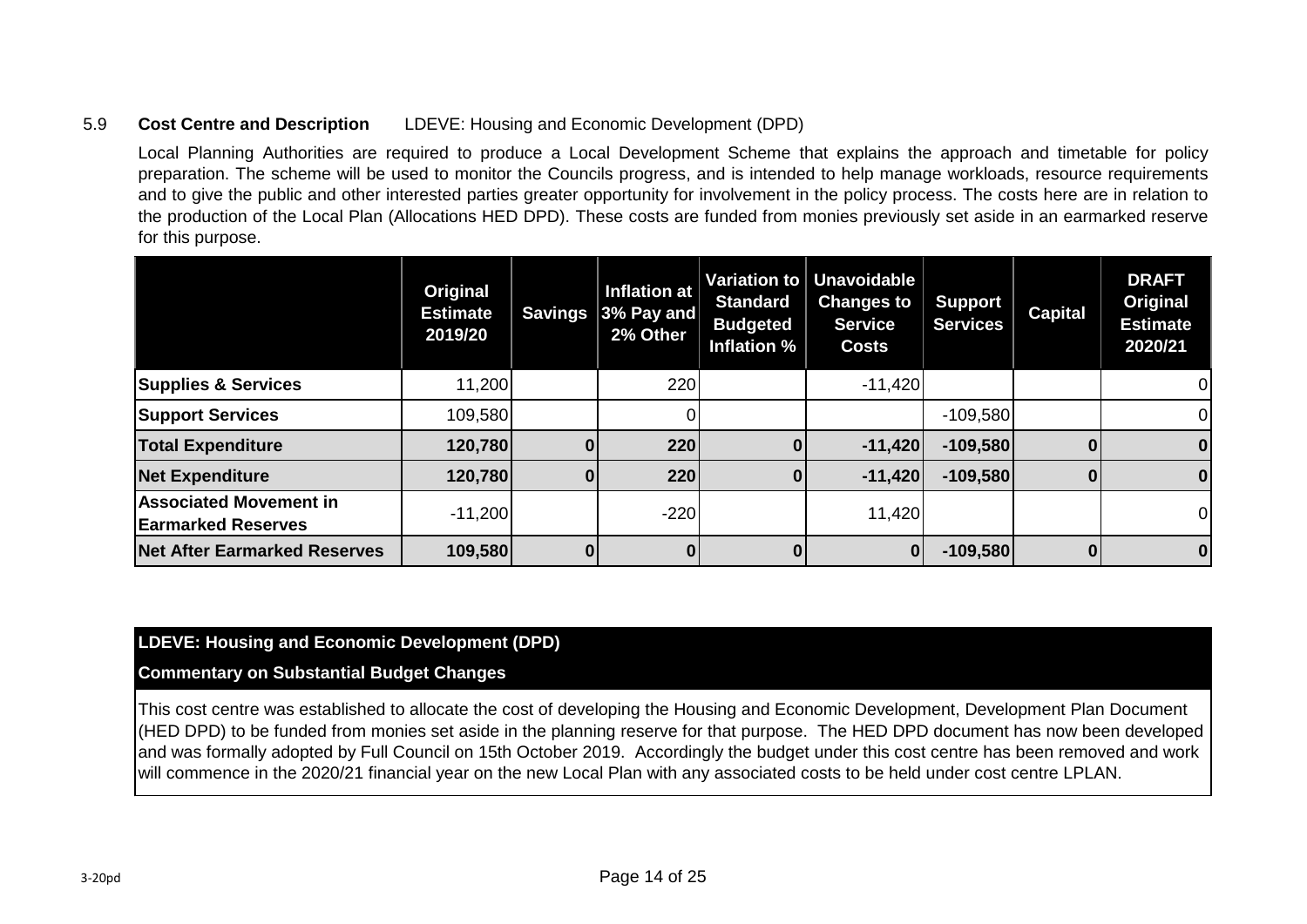#### 5.10 **Cost Centre and Description** LPLAN: Local Plan

Local Planning Authorities are required to produce a Local Development Scheme that explains the approach and timetable for policy preparation. The scheme will be used to monitor the Councils progress, and is intended to help manage workloads, resource requirements and to give the public and other interested parties greater opportunity for involvement in the policy process. The costs here are in relation to the production of the Local Plan from 2020/21 following adoption of the HED DPD in the 2019/20 financial year (see LDEVE).

|                          | Original<br><b>Estimate</b><br>2019/20 | Inflation at<br>Savings 3% Pay and<br>2% Other | <b>Standard</b><br><b>Budgeted</b><br>Inflation % | Variation to Unavoidable<br><b>Changes to</b><br><b>Service</b><br><b>Costs</b> | <b>Support</b><br><b>Services</b> | <b>Capital</b> | <b>DRAFT</b><br>Original<br><b>Estimate</b><br>2020/21 |
|--------------------------|----------------------------------------|------------------------------------------------|---------------------------------------------------|---------------------------------------------------------------------------------|-----------------------------------|----------------|--------------------------------------------------------|
| <b>Support Services</b>  |                                        |                                                |                                                   |                                                                                 | 114,160                           |                | 114,160                                                |
| <b>Total Expenditure</b> |                                        |                                                |                                                   | 01                                                                              | 114,160                           |                | 114,160                                                |
| <b>Net Expenditure</b>   |                                        |                                                |                                                   | 01                                                                              | 114,160                           | 0              | 114,160                                                |

#### **LPLAN: Local Plan**

**Commentary on Substantial Budget Changes**

Support service charges from the Economic Development & Planning, Community services and Resources Departments as shown here relate to the development of the new Local Plan. There are likely to be other external costs in relation to the development of the Plan, and these will be considered for approval separately.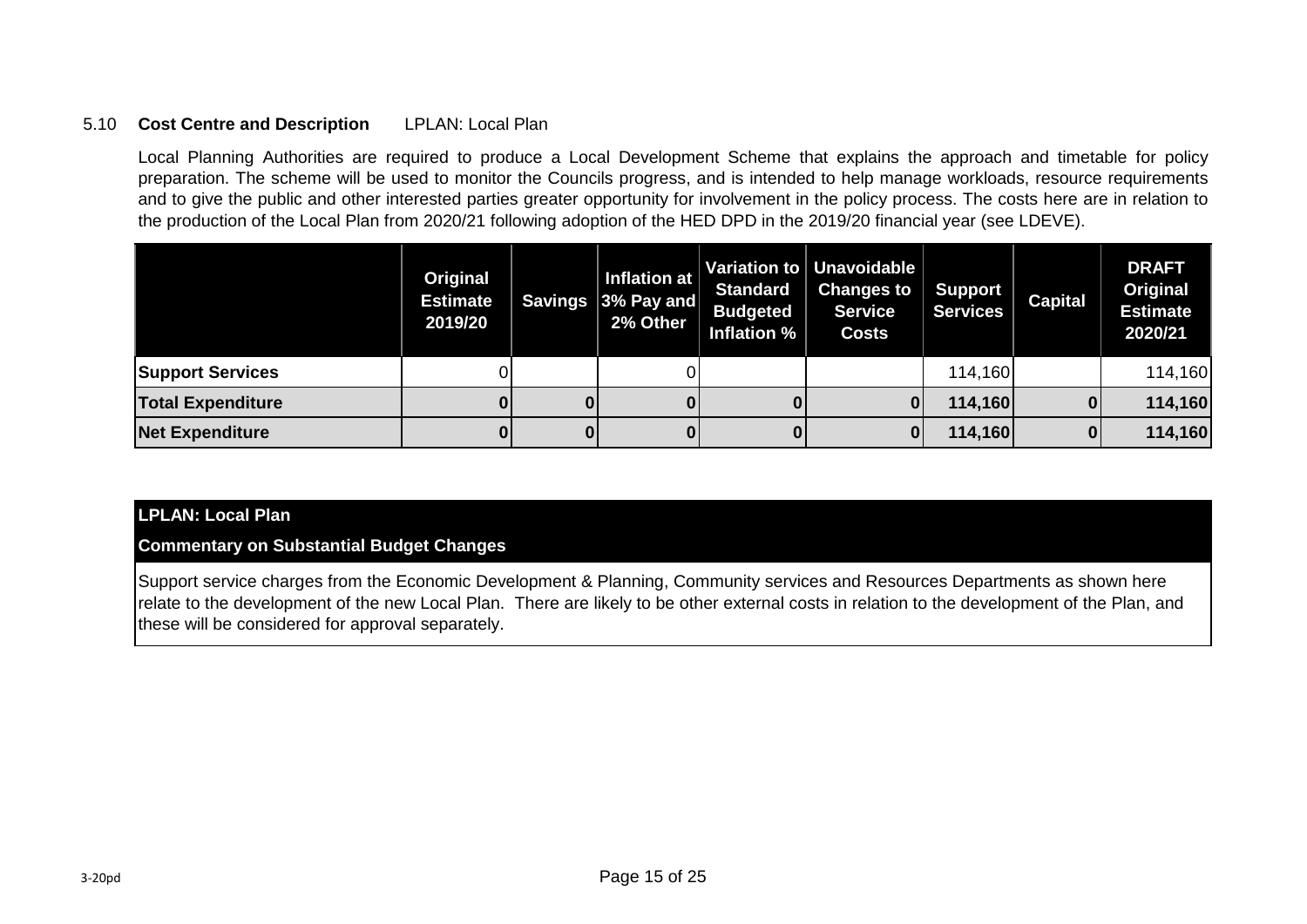#### 5.11 **Cost Centre and Description** PLANG: Planning Control & Enforcement

The budget shown here relates to the costs associated with the determination of planning applications, pre-application advice and investigation of authorised development. Also shown here is the associated income from charges made under this service. Due to the nature of the service it is difficult to predict accurate income levels from year to year, and therefore past experience in income levels largely forms the basis in establishing the income budgets.

|                                       | Original<br><b>Estimate</b><br>2019/20 | <b>Savings</b> | <b>Inflation at</b><br>$ 3\%$ Pay and<br>2% Other | <b>Variation to</b><br><b>Standard</b><br><b>Budgeted</b><br>Inflation % | <b>Unavoidable</b><br><b>Changes to</b><br><b>Service</b><br><b>Costs</b> | <b>Support</b><br><b>Services</b> | <b>Capital</b> | <b>DRAFT</b><br>Original<br><b>Estimate</b><br>2020/21 |
|---------------------------------------|----------------------------------------|----------------|---------------------------------------------------|--------------------------------------------------------------------------|---------------------------------------------------------------------------|-----------------------------------|----------------|--------------------------------------------------------|
| <b>Supplies &amp; Services</b>        | 68,050                                 |                | 1,340                                             | 160                                                                      | $-3,490$                                                                  |                                   |                | 66,060                                                 |
| <b>Third Party Payments</b>           | 3,160                                  |                | 60                                                |                                                                          | $-3,220$                                                                  |                                   |                | 0                                                      |
| <b>Support Services</b>               | 656,490                                |                |                                                   |                                                                          |                                                                           | $-10,460$                         |                | 646,030                                                |
| <b>Depreciation and Impairment</b>    | 6,040                                  |                |                                                   |                                                                          |                                                                           |                                   | $-5,280$       | 760                                                    |
| <b>Total Expenditure</b>              | 733,740                                | $\mathbf{0}$   | 1,400                                             | 160                                                                      | $-6,710$                                                                  | $-10,460$                         | $-5,280$       | 712,850                                                |
| <b>Customer &amp; Client Receipts</b> | $-745,530$                             |                | $-14,910$                                         | 13,340                                                                   | 12,650                                                                    |                                   |                | $-734,450$                                             |
| <b>Total Income</b>                   | $-745,530$                             |                | $-14,910$                                         | 13,340                                                                   | 12,650                                                                    |                                   | 0              | $-734,450$                                             |
| <b>Net Expenditure</b>                | $-11,790$                              | $\mathbf{0}$   | $-13,510$                                         | 13,500                                                                   | 5,940                                                                     | $-10,460$                         | $-5,280$       | $-21,600$                                              |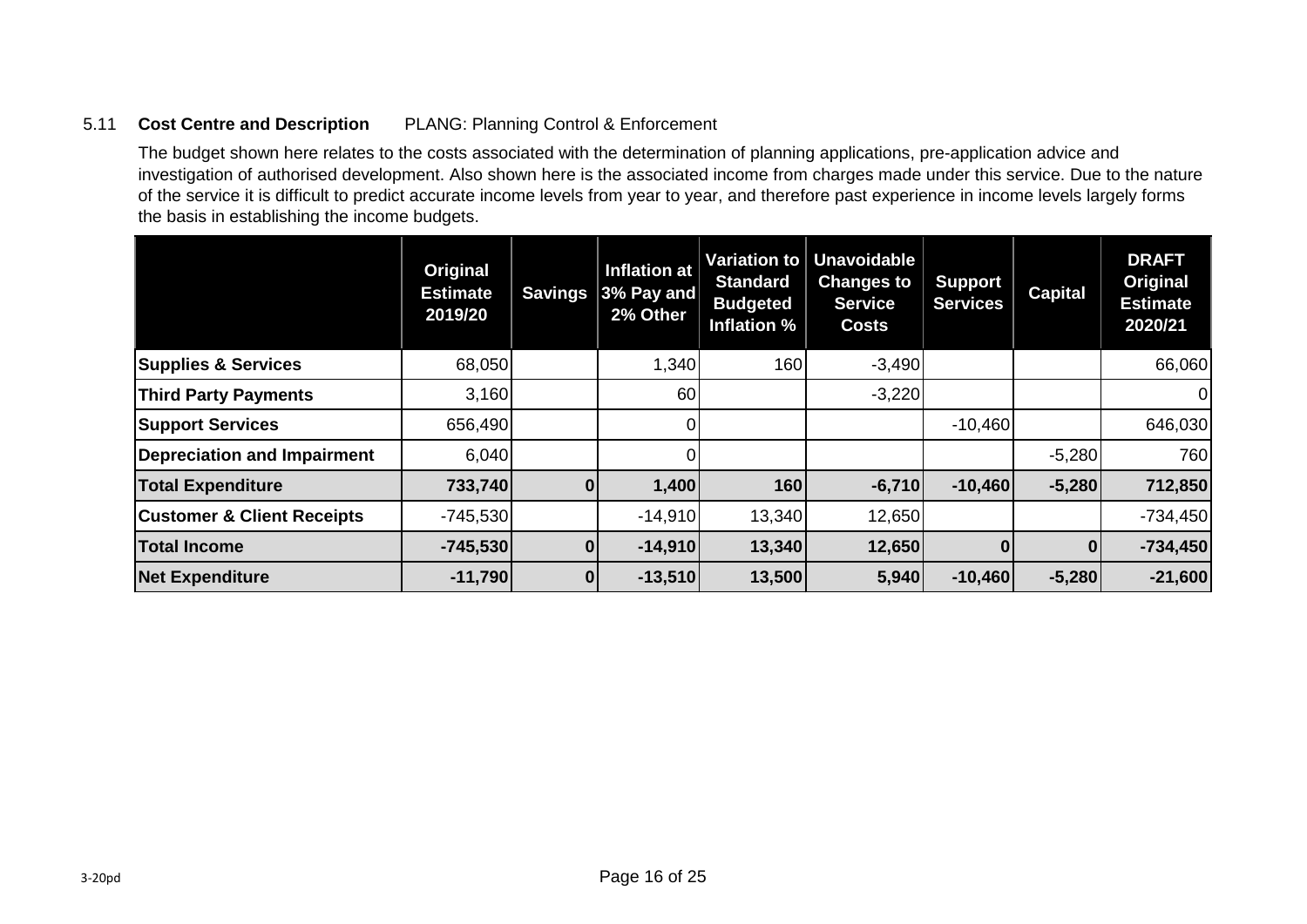#### **PLANG: Planning Control & Enforcement**

#### **Commentary on Substantial Budget Changes**

#### **Supplies and Services**

The budget for ad-hoc expenditure on policy related activities is now held under the Planning Policy cost centre (PLANP).

#### **Third Party Payments**

Removal of budget originally used to subscribe to ordnance survey data in order to access aerial photography layer. The budget is no longer required following access to a free alternative under the Public Sector Mapping Agreement.

#### **Support Services**

Net decrease in support costs due to changes in cost allocations from the Economic Development and Planning, Community, Chief Executives and Resources Departments.

#### **Capital**

Decrease in annual depreciation charge in respect of the delayed implementation of the planning system upgrade capital scheme.

#### **Customer & Client Receipts**

The variation to standard budgeted inflation relates to planning fees which are set nationally and for which an increase in the next financial year has not been announced. The planning fee income estimate is based on a 3-year average. Following analysis of the 2016/17-2018/19 financial years the budget has been reduced as shown within the 'Unavoidable Changes to Service Costs' above.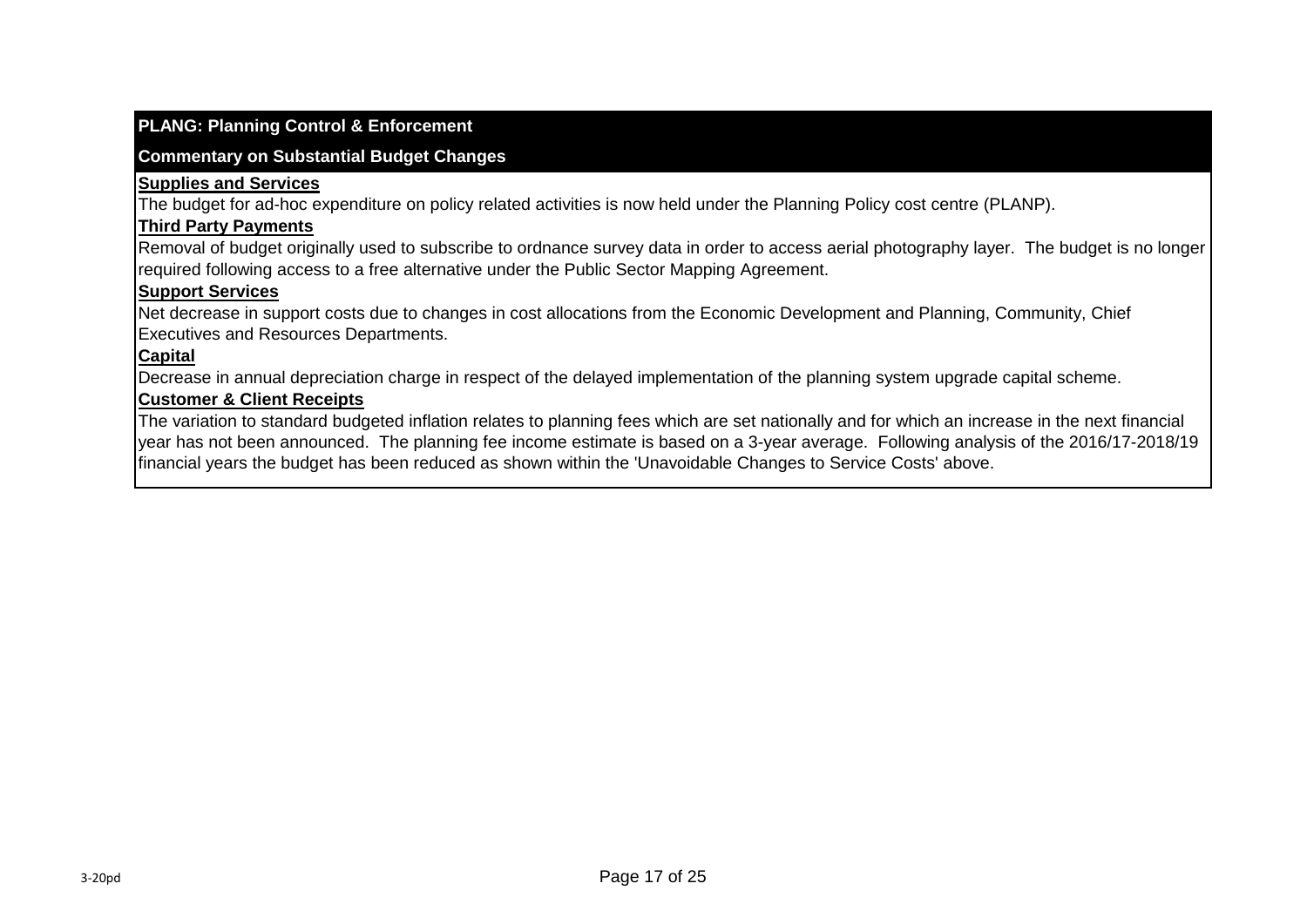#### 5.12 **Cost Centre and Description** PLANP: Planning Policy

The costs shown here are in relation to staff time spent on developing the overall policy framework for improving's housing delivery, employment and the protection and enhancement of the environment of the area.

|                                | Original<br><b>Estimate</b><br>2019/20 | Savings | Inflation at<br>$ 3\%$ Pay and<br>2% Other | <b>Standard</b><br><b>Budgeted</b><br>Inflation % | Variation to Unavoidable<br><b>Changes to</b><br><b>Service</b><br><b>Costs</b> | Support<br><b>Services</b> | <b>Capital</b> | <b>DRAFT</b><br>Original<br><b>Estimate</b><br>2020/21 |
|--------------------------------|----------------------------------------|---------|--------------------------------------------|---------------------------------------------------|---------------------------------------------------------------------------------|----------------------------|----------------|--------------------------------------------------------|
| <b>Supplies &amp; Services</b> |                                        |         |                                            |                                                   | 2,680                                                                           |                            |                | 2,680                                                  |
| <b>Support Services</b>        | 106,700                                |         |                                            |                                                   |                                                                                 | $-2,010$                   |                | 104,690                                                |
| <b>Total Expenditure</b>       | 106,700                                |         |                                            |                                                   | 2,680                                                                           | $-2,010$                   |                | 107,370                                                |
| <b>Net Expenditure</b>         | 106,700                                |         |                                            | 01                                                | 2,680                                                                           | $-2,010$                   |                | 107,370                                                |

#### **PLANP: Planning Policy**

**Commentary on Substantial Budget Changes**

#### **Supplies and Services**

A budget for planning policy related activities has been moved in to the Planning Policy section (PLANP) from Planning Control (PLANG) **Support Services**

Net decrease in support service costs due to changes in cost allocations from the Economic Development and Planning, Community, Chief Executives and Resources Departments.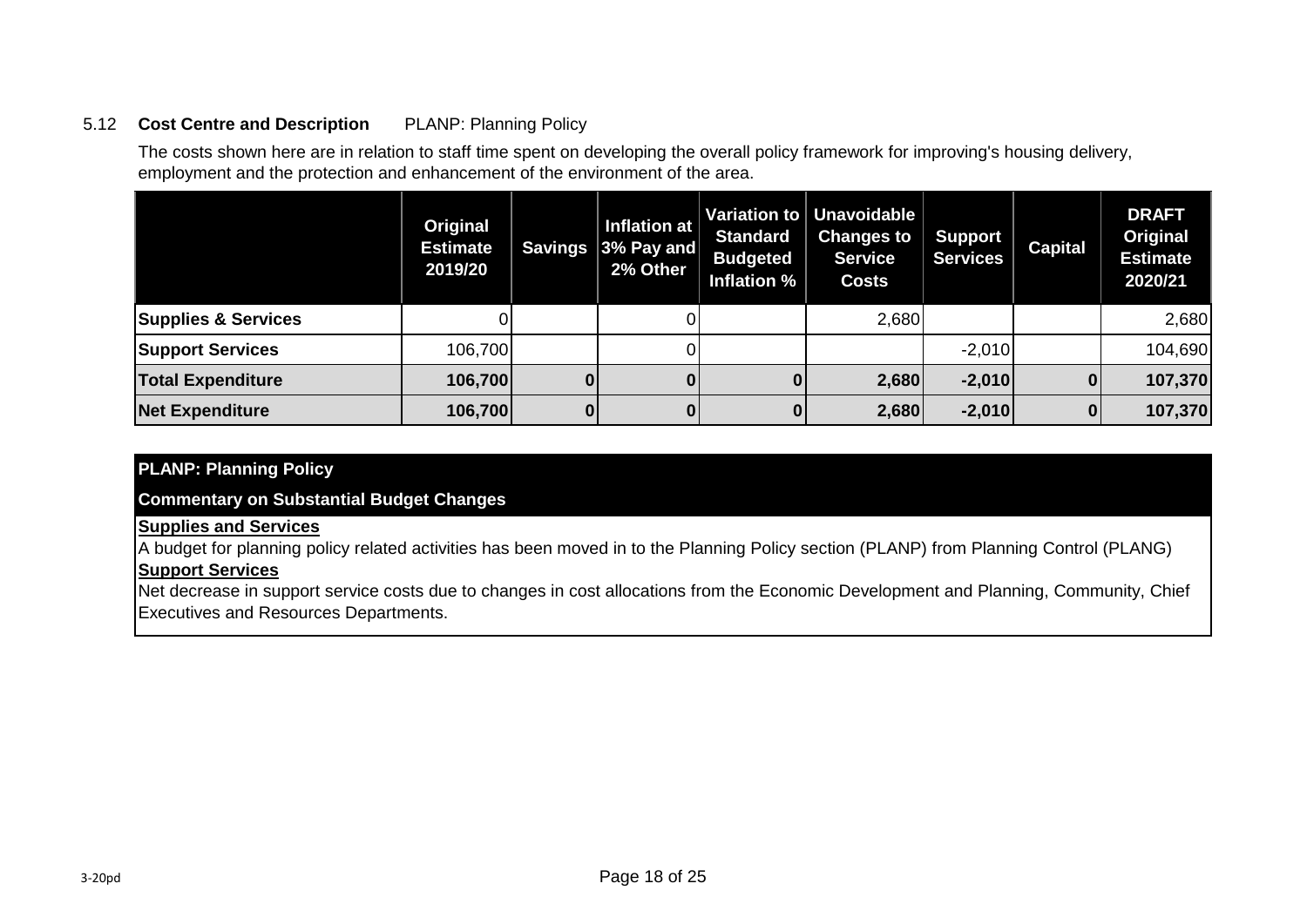#### 5.13 **Cost Centre and Description** PLSUB: Grants & Subscriptions - Planning

This budget represents the charges that are paid by this committee in relation to planning archaeological advisory service subscriptions.

|                                | Original<br><b>Estimate</b><br>2019/20 | Savings | <b>Inflation at</b><br>$ 3\%$ Pay and $ $<br>2% Other | <b>Standard</b><br><b>Budgeted</b><br>Inflation % | Variation to   Unavoidable  <br><b>Changes to</b><br><b>Service</b><br><b>Costs</b> | <b>Support</b><br><b>Services</b> | <b>Capital</b> | <b>DRAFT</b><br>Original<br><b>Estimate</b><br>2020/21 |
|--------------------------------|----------------------------------------|---------|-------------------------------------------------------|---------------------------------------------------|-------------------------------------------------------------------------------------|-----------------------------------|----------------|--------------------------------------------------------|
| <b>Supplies &amp; Services</b> | 8,040                                  |         | 160                                                   |                                                   | 2,380                                                                               |                                   |                | 10,580                                                 |
| <b>Total Expenditure</b>       | 8,040                                  |         | 160                                                   |                                                   | 2,380                                                                               |                                   |                | 10,580                                                 |
| <b>Net Expenditure</b>         | 8,040                                  | 0       | 160                                                   |                                                   | 2,380                                                                               | $\bf{0}$                          | 0              | 10,580                                                 |

## **PLSUB: Grants & Subscriptions - Planning**

#### **Commentary on Substantial Budget Changes**

#### **Supplies and Services**

The Lancashire Archaeological Advisory Service which provided advice to the planning section closed at the end of the 2018/19 financial year. An alternative provider has been sourced, but this has brought about an increase in costs which is reflected in the unavoidable changes above.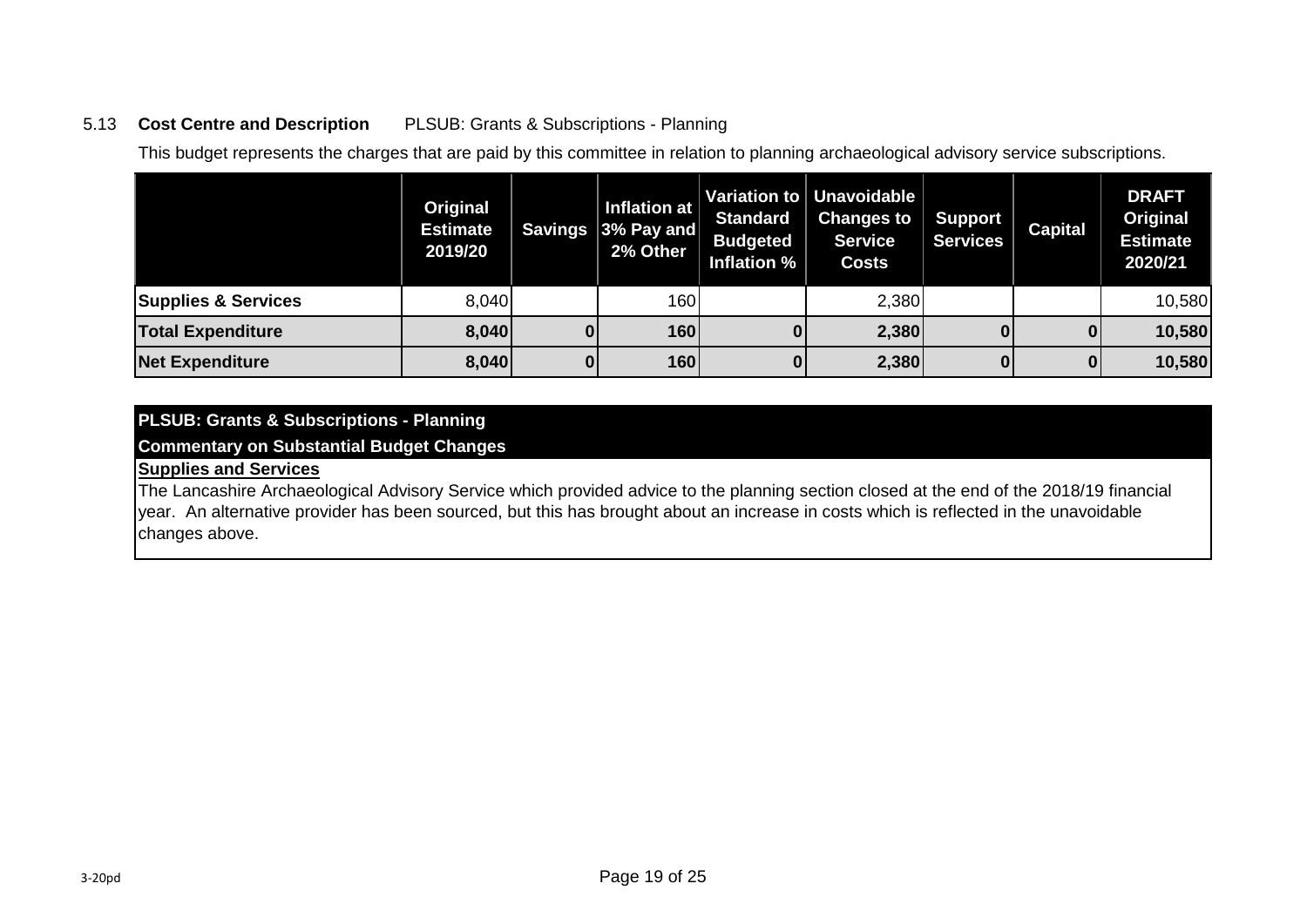#### 6 SUMMARIES

6.1 The draft budget is summarised in two ways. One over the cost of the service provided by the committee (objective). The other is over the type of expenditure and income (subjective)

#### *a) Cost of the service provided by the committee (Objective)*

| <b>Cost Centre and Description</b>                            | Original<br><b>Estimate</b><br>2019/20 | <b>Savings</b> | <b>Inflation at</b><br>3% Pay and<br>2% Other | <b>Standard</b><br><b>Budgeted</b><br>Inflation % | <b>Variation to Unavoidable</b><br><b>Changes to</b><br><b>Service</b><br><b>Costs</b> | <b>Support</b><br><b>Services</b> | <b>Capital</b> | <b>DRAFT</b><br><b>Original</b><br><b>Estimate</b><br>2020/21 |
|---------------------------------------------------------------|----------------------------------------|----------------|-----------------------------------------------|---------------------------------------------------|----------------------------------------------------------------------------------------|-----------------------------------|----------------|---------------------------------------------------------------|
| <b>AONBS: Area of Outstanding</b><br><b>Natural Beauty</b>    | 15,530                                 |                | 140                                           |                                                   |                                                                                        | 50                                |                | 15,720                                                        |
| <b>BCFEE: Building Control Fee</b><br>Earning                 | 15,290                                 |                | $-2,910$                                      |                                                   | 1,440                                                                                  | 2,330                             |                | 16,150                                                        |
| <b>BCNON: Building Control Non</b><br>Fee Earning             | 70,250                                 |                | 130                                           |                                                   | $-1,410$                                                                               | 270                               |                | 69,240                                                        |
| <b>BCSAP: Building Control SAP</b><br>Fees                    | $-410$                                 |                | $-10$                                         |                                                   | 420                                                                                    |                                   |                | 0                                                             |
| <b>CINTR: Clitheroe Integrated</b><br><b>Transport Scheme</b> | 7,250                                  |                | 90                                            |                                                   |                                                                                        | 20                                |                | 7,360                                                         |
| <b>CONSV: Conservation Areas</b>                              | 8,400                                  |                | $\overline{0}$                                |                                                   |                                                                                        | 110                               |                | 8,510                                                         |
| <b>COUNT: Countryside</b><br>Management                       | 51,990                                 |                | 470                                           |                                                   |                                                                                        | 590                               |                | 53,050                                                        |
| <b>ECPLA: Economic Development</b><br>and Planning Dept       | $\overline{0}$                         |                | 28,760                                        | $-44,650$                                         | $-230$                                                                                 | 16,120                            |                | $\overline{0}$                                                |
| LDEVE: Housing and Economic<br>Development (DPD)              | 120,780                                |                | 220                                           |                                                   | $-11,420$                                                                              | $-109,580$                        |                | 0                                                             |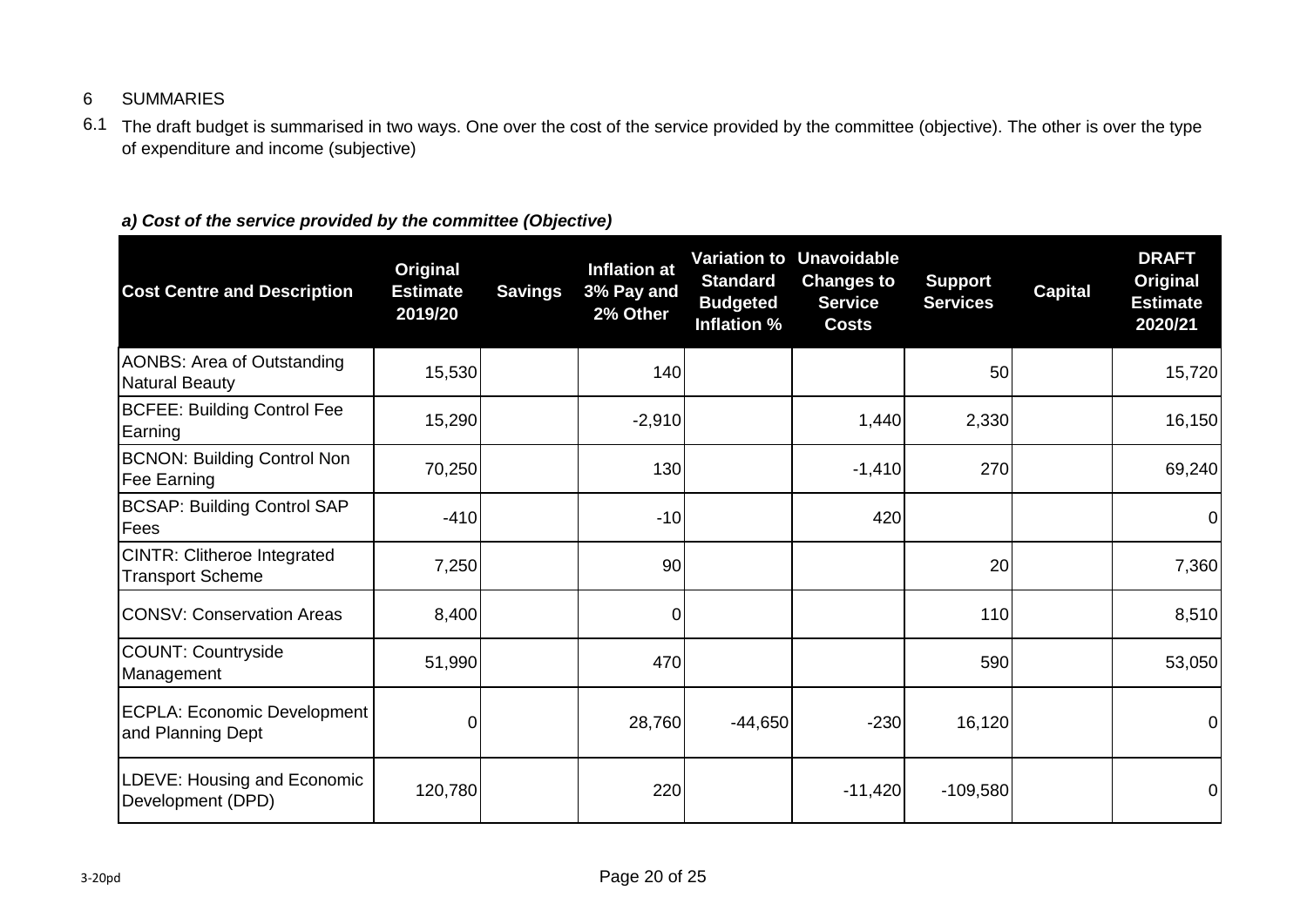|  |  |  | a) Cost of the service provided by the committee (Objective) |  |  |  |
|--|--|--|--------------------------------------------------------------|--|--|--|
|--|--|--|--------------------------------------------------------------|--|--|--|

| <b>Cost Centre and Description</b>                  | Original<br><b>Estimate</b><br>2019/20 | <b>Savings</b> | <b>Inflation at</b><br>3% Pay and<br>2% Other | <b>Variation to</b><br><b>Standard</b><br><b>Budgeted</b><br>Inflation % | <b>Unavoidable</b><br><b>Changes to</b><br><b>Service</b><br><b>Costs</b> | <b>Support</b><br><b>Services</b> | <b>Capital</b> | <b>DRAFT</b><br><b>Original</b><br><b>Estimate</b><br>2020/21 |
|-----------------------------------------------------|----------------------------------------|----------------|-----------------------------------------------|--------------------------------------------------------------------------|---------------------------------------------------------------------------|-----------------------------------|----------------|---------------------------------------------------------------|
| LPLAN: Local Plan                                   |                                        |                | 0                                             |                                                                          |                                                                           | 114,160                           |                | 114,160                                                       |
| PLANG: Planning Control &<br>Enforcement            | $-11,790$                              |                | $-13,510$                                     | 13,500                                                                   | 5,940                                                                     | $-10,460$                         | $-5,280$       | $-21,600$                                                     |
| <b>PLANP: Planning Policy</b>                       | 106,700                                |                | $\Omega$                                      |                                                                          | 2,680                                                                     | $-2,010$                          |                | 107,370                                                       |
| PLSUB: Grants & Subscriptions -<br>Planning         | 8,040                                  |                | 160                                           |                                                                          | 2,380                                                                     |                                   |                | 10,580                                                        |
| <b>Grand Total</b>                                  | 392,030                                |                | 13,540                                        | $-31,150$                                                                | $-200$                                                                    | 11,600                            | $-5,280$       | 380,540                                                       |
| Associated Movement in<br><b>Earmarked Reserves</b> | $-26,490$                              |                | 2,690                                         |                                                                          | 9,980                                                                     | $-2,330$                          | 0              | $-16,150$                                                     |
| <b>Net After Earmarked Reserves</b>                 | 365,540                                | 0              | 16,230                                        | $-31,150$                                                                | 9,780                                                                     | 9,270                             | $-5,280$       | 364,390                                                       |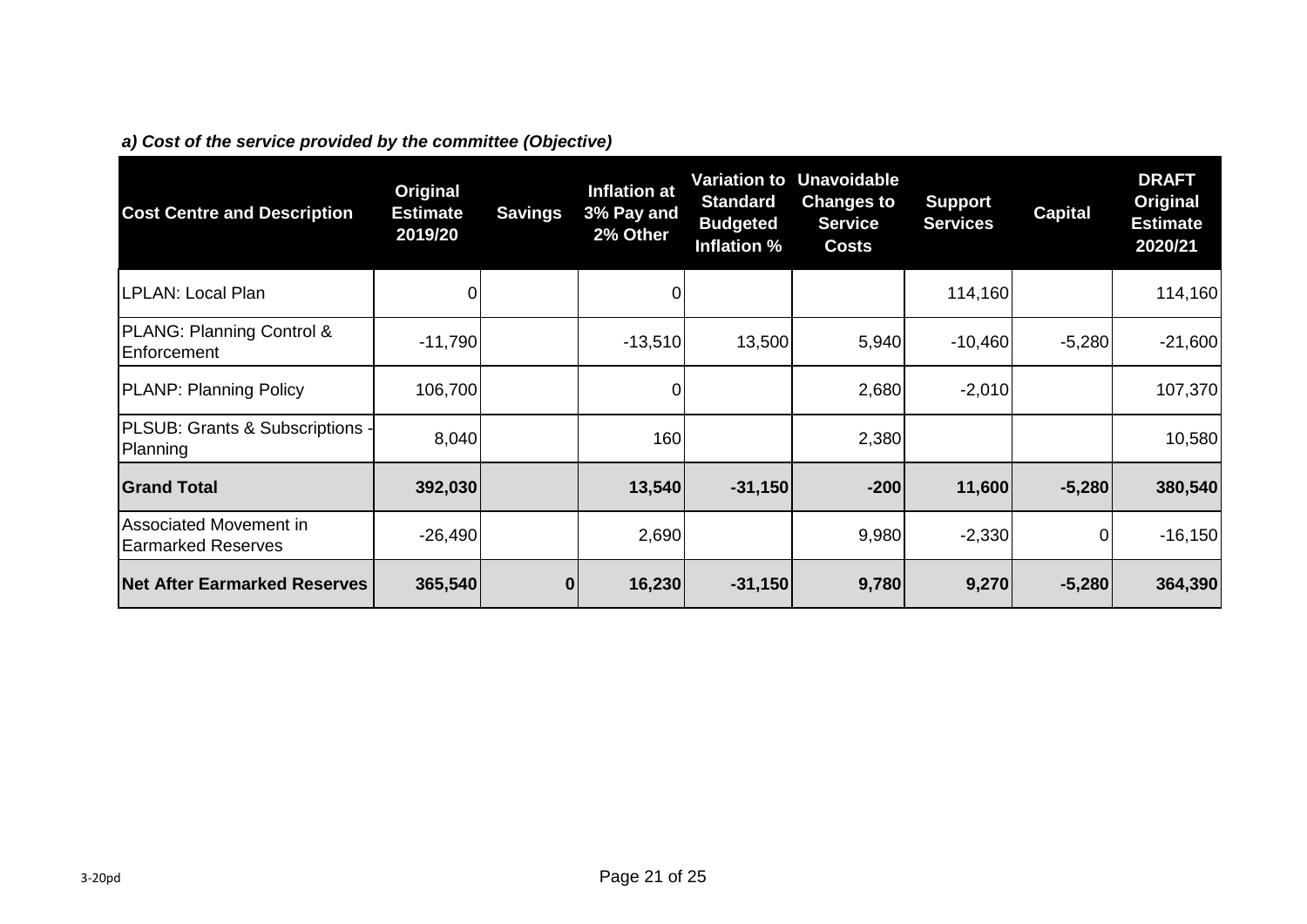# *b) Type of Expenditure/Income (Subjective)*

|                                                            | Original<br><b>Estimate</b><br>2019/20 | <b>Savings</b> | <b>Inflation at</b><br>3% Pay and<br>2% Other | <b>Variation to</b><br><b>Standard</b><br><b>Budgeted</b><br>Inflation % | <b>Unavoidable</b><br><b>Changes to</b><br><b>Service Costs</b> | <b>Support</b><br><b>Services</b> | <b>Capital</b> | <b>DRAFT</b><br>Original<br><b>Estimate</b><br>2020/21 |
|------------------------------------------------------------|----------------------------------------|----------------|-----------------------------------------------|--------------------------------------------------------------------------|-----------------------------------------------------------------|-----------------------------------|----------------|--------------------------------------------------------|
| <b>Employee Related Expenditure</b>                        | 942,360                                |                | 28,050                                        | $-45,320$                                                                | $-500$                                                          |                                   |                | 924,590                                                |
| <b>Premises Related Expenditure</b>                        | 8,800                                  |                | 180                                           |                                                                          |                                                                 |                                   |                | 8,980                                                  |
| <b>Transport Related Expenditure</b>                       | 32,840                                 |                | 640                                           |                                                                          | $-2,790$                                                        |                                   |                | 30,690                                                 |
| <b>Supplies &amp; Services</b>                             | 125,320                                |                | 2,490                                         | 830                                                                      | $-10,190$                                                       |                                   |                | 118,450                                                |
| <b>Third Party Payments</b>                                | 10,100                                 |                | 200                                           |                                                                          | $-3,220$                                                        |                                   |                | 7,080                                                  |
| <b>Transfer Payments</b>                                   | 18,550                                 |                | 360                                           |                                                                          |                                                                 |                                   |                | 18,910                                                 |
| <b>Support Services</b>                                    | 1,307,060                              |                | 0                                             |                                                                          |                                                                 | 3,690                             |                | 1,310,750                                              |
| <b>Depreciation and Impairment</b>                         | 7,220                                  |                | $\Omega$                                      |                                                                          |                                                                 |                                   | $-5,280$       | 1,940                                                  |
| <b>Total Expenditure</b>                                   | 2,452,250                              | $\bf{0}$       | 31,920                                        | $-44,490$                                                                | $-16,700$                                                       | 3,690                             | $-5,280$       | 2,421,390                                              |
| <b>Customer &amp; Client Receipts</b>                      | $-918,480$                             |                | $-18,380$                                     | 13,340                                                                   | 16,500                                                          |                                   |                | $-907,020$                                             |
| <b>Departmental Recharges</b>                              | $-1,141,740$                           |                |                                               |                                                                          |                                                                 | 7,910                             |                | $-1,133,830$                                           |
| <b>Total Income</b>                                        | $-2,060,220$                           | $\bf{0}$       | $-18,380$                                     | 13,340                                                                   | 16,500                                                          | 7,910                             |                | $-2,040,850$                                           |
| <b>Net Expenditure</b>                                     | 392,030                                | $\bf{0}$       | 13,540                                        | $-31,150$                                                                | $-200$                                                          | 11,600                            | $-5,280$       | 380,540                                                |
| <b>Associated Movement in Earmarked</b><br><b>Reserves</b> | $-26,490$                              |                | 2,690                                         | 0                                                                        | 9,980                                                           | $-2,330$                          |                | $-16, 150$                                             |
| <b>Net After Earmarked Reserves</b>                        | 365,540                                | $\mathbf 0$    | 16,230                                        | $-31,150$                                                                | 9,780                                                           | 9,270                             | $-5,280$       | 364,390                                                |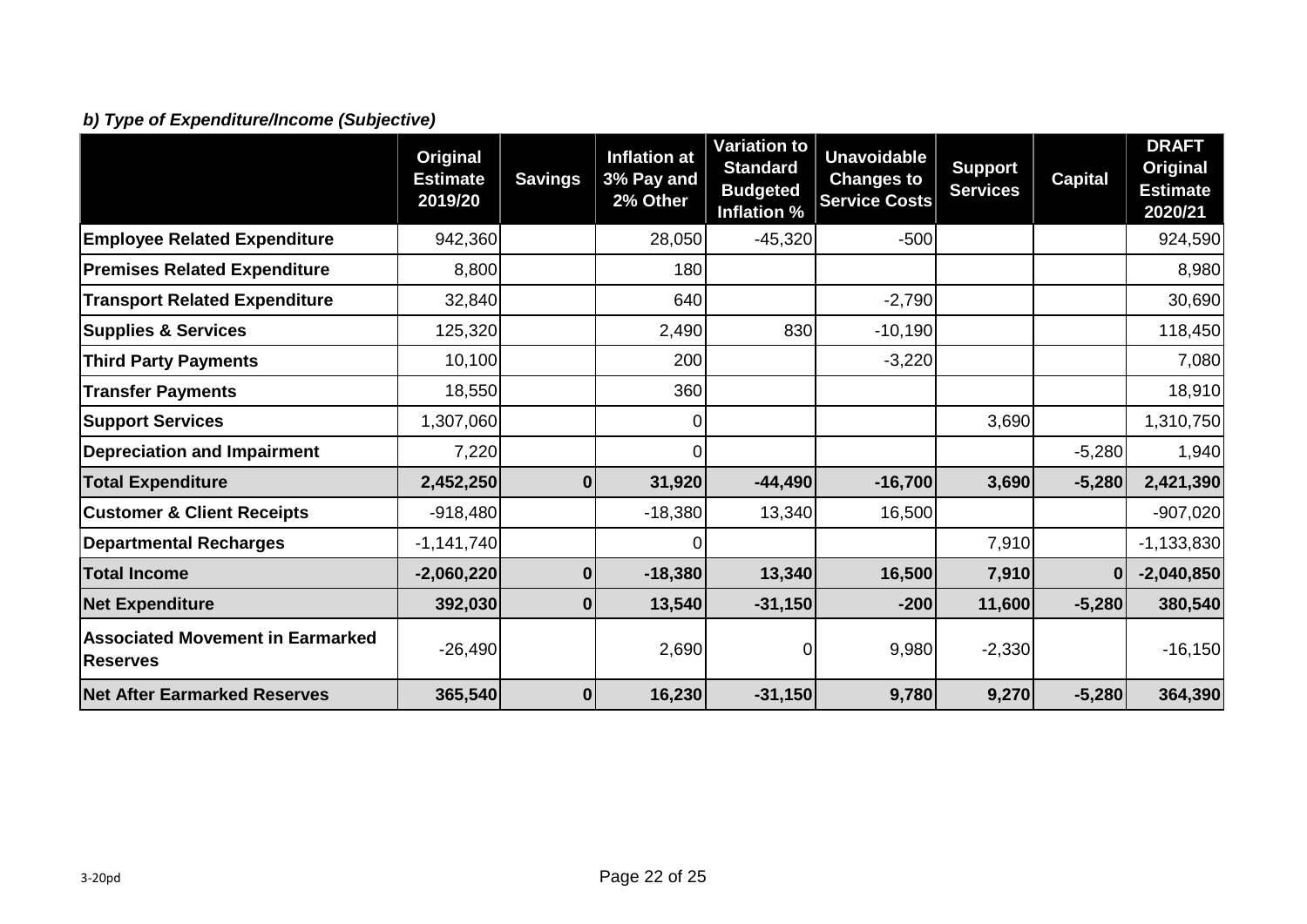#### 7 EARMARKED RESERVES

- 7.1 In the Original Estimate for 2019/20 this committee planned to use a net amount of £26,490 from earmarked reserves to support its net expenditure. Looking forward to 2020/21, the proposal included in the estimates is that this committee will use £16,150 from earmarked reserves.
- 7.2 The table below provides a summary of the DRAFT Original Estimate for 2020/21 together with the budgeted impact on the relevant earmarked reserves. Also detailed is a summary of the reasons for the movements on the earmarked reserves

|                                                                                                  | <b>DRAFT</b><br>Original<br><b>Estimate</b><br>2020/21 | <b>Reason for Movement on Earmarked Reserve</b>                                                                                                                                                                                                                                                                                                                                                                                                                                                                                                                                                                                |
|--------------------------------------------------------------------------------------------------|--------------------------------------------------------|--------------------------------------------------------------------------------------------------------------------------------------------------------------------------------------------------------------------------------------------------------------------------------------------------------------------------------------------------------------------------------------------------------------------------------------------------------------------------------------------------------------------------------------------------------------------------------------------------------------------------------|
| <b>Committee Net Cost of</b><br><b>Services</b>                                                  | 380,540                                                |                                                                                                                                                                                                                                                                                                                                                                                                                                                                                                                                                                                                                                |
| PLBAL/H234: Building<br><b>Regulation Reserve</b>                                                | $-16,150$                                              | Any surplus or deficit on the ringfenced fee-earning<br>element of the Building Control service must be set<br>aside in an earmarked reserve. Any surplus can then<br>be used in future years/off-set against past deficits -<br>or likewise any deficit must then be recovered in future<br>years/off-set against past surpluses.<br>In 2020/21 it is forecast that the service will be in a<br>deficit position, with £16,150 being released from the<br>earmarked reserve to support the service. The<br>forecast deficit position is to be further reviewed by the<br>Corporate Management Team over the coming<br>months. |
| <b>Committee Net Cost of</b><br><b>Services after Movements</b><br><b>Ion Earmarked Reserves</b> | 364,390                                                |                                                                                                                                                                                                                                                                                                                                                                                                                                                                                                                                                                                                                                |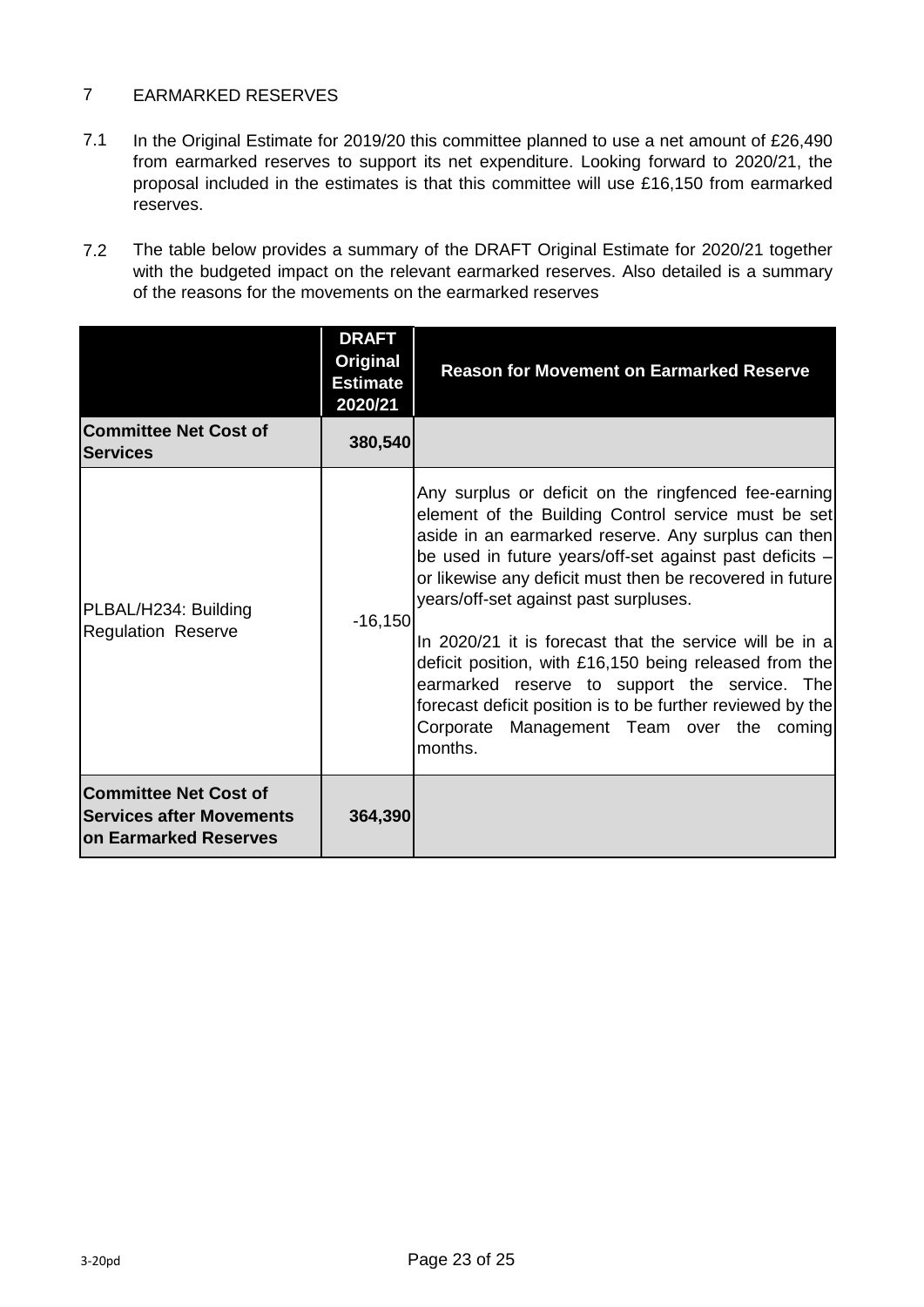#### 8 KEY VARIATIONS

8.1 The net expenditure for this committee has decreased from £365,540 by £1,150 to £364,390 after allowing for associated movements on earmarked reserves. The main reasons for this net decrease are summarised in the table below.

| <b>Description</b>                                                                                                                                                                                                                                                                                                                                                                                                                                                                                                                                                                                                                                                                                      | <b>Variance Original</b><br>Estimate 2019/20 to<br><b>DRAFT Original</b><br><b>Estimate 2020/21</b> |
|---------------------------------------------------------------------------------------------------------------------------------------------------------------------------------------------------------------------------------------------------------------------------------------------------------------------------------------------------------------------------------------------------------------------------------------------------------------------------------------------------------------------------------------------------------------------------------------------------------------------------------------------------------------------------------------------------------|-----------------------------------------------------------------------------------------------------|
| <b>PLANG: Planning Control &amp; Enforcement</b><br>The original estimate at 2019/20 included depreciation costs relating<br>to the planning portal capital scheme. It is now anticipated that the<br>scheme will not be completed in 2019/20 and as year one<br>depreciation costs are charged in the financial year after completion<br>of the scheme, the estimate has been reduced for 2020/21 by -£5k.<br>The planning fee income estimate is based on a 3-year average.<br>Following analysis of income received in the 2016/17-2018/19<br>financial years the budget has been reduced by $£12k$ for the 2020/21<br>estimate.                                                                     | 7,370                                                                                               |
| <b>Support Service Costs</b><br>There is a net increase in support service costs charged to the<br>committee<br>following changes to various<br>departmental<br>cost<br>allocations.                                                                                                                                                                                                                                                                                                                                                                                                                                                                                                                    | 9,270                                                                                               |
| <b>ECPLA: Economic Development and Planning Department</b><br>As part of the pension contributions there has historically been a<br>payment towards the recovery of the deficit on the pension scheme.<br>However, the latest actuarial valuation has indicated a surplus<br>position for this council and has resulted in a switch from additional<br>contributions to the pension scheme, to the council now receiving a<br>share of the surplus indicated in the last actuarial valuation.<br>This has resulted in a variance of -£35k for this department which<br>has offset other inflationary increases relating to departmental salary,<br>national insurance and superannuation costs of £17k. | $-17,690$                                                                                           |